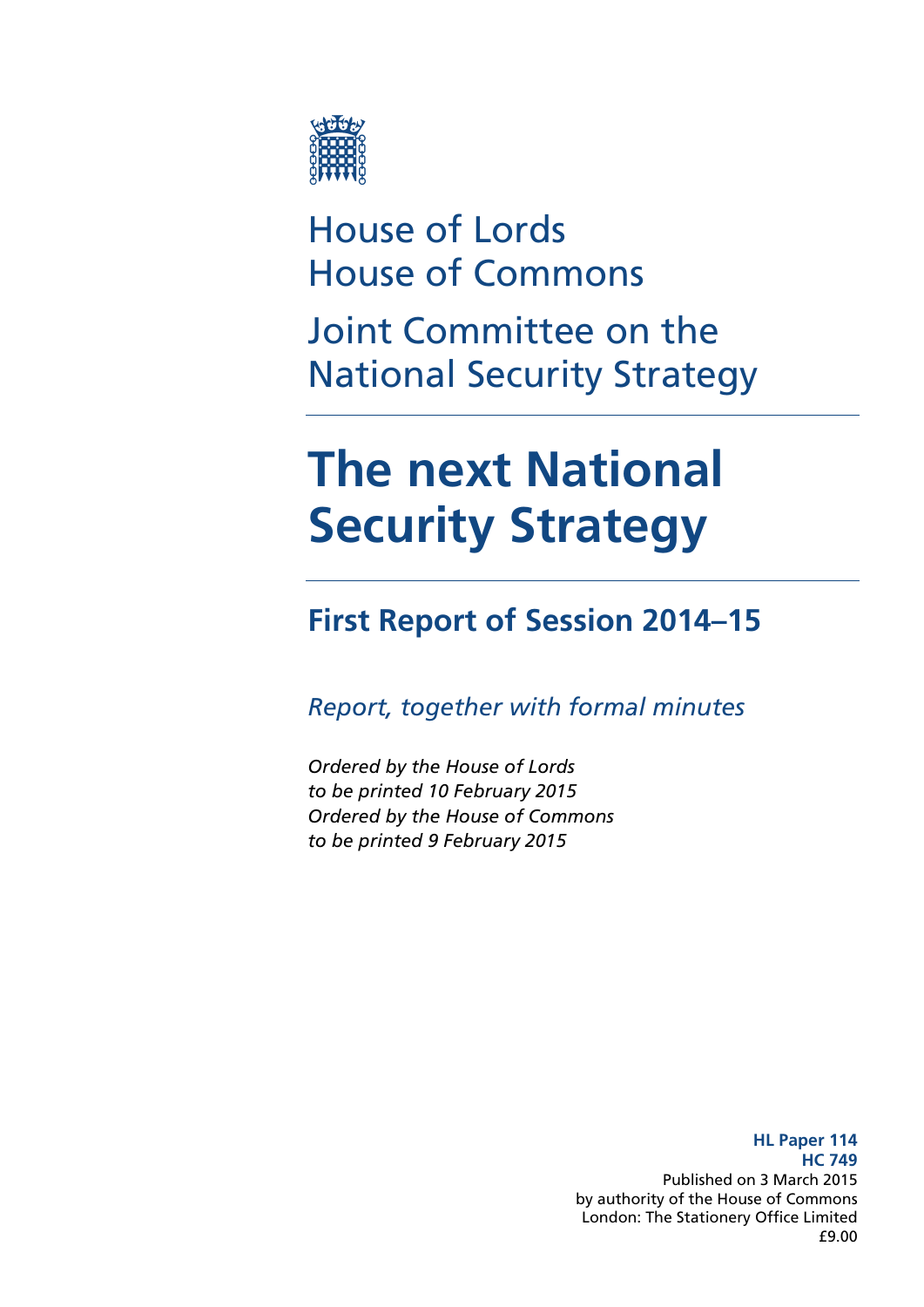#### **The Joint Committee on the National Security Strategy**

The Joint Committee on the National Security Strategy is appointed by the House of Lords and the House of Commons to consider the National Security Strategy.

#### **Membership**

Lord Boateng (*Labour*) Lord Clark of Windermere (*Labour*) Baroness Falkner of Margravine (*Liberal Democrat*) Lord Forsyth of Drumlean (*Conservative*) Lord Levene of Portsoken (*Crossbench*) Lord MacGregor of Pulham Market (*Conservative*) Lord Mitchell (*Labour*) Baroness Neville-Jones (*Conservative*) Lord Ramsbotham (*Crossbench*) Lord West of Spithead (*Labour*)

#### HOUSE OF LORDS HOUSE OF COMMONS

Margaret Beckett MP (*Labour*) (*Chair*) Mr Adrian Bailey MP (*Labour/Co-operative*) Sir Alan Beith MP (*Liberal Democrat)* Sir Malcolm Bruce MP (*Liberal Democrat*) Fabian Hamilton MP (*Labour*) Paul Murphy MP (*Labour*) Sir Richard Ottaway MP (*Conservative*) Mark Pritchard MP (*Conservative*) Sir Malcolm Rifkind MP (Conservative) Rory Stewart MP (*Conservative*) Keith Vaz MP (*Labour*) Mr Tim Yeo MP (*Conservative*)

#### **Powers**

The Committee has the power to require the submission of written evidence and documents, to examine witnesses, to meet at any time (except when Parliament is prorogued or dissolved), to adjourn from place to place within the United Kingdom, to appoint specialist advisers, and to make Reports to both Houses. The Lords Committee has power to agree with the Commons in the appointment of a Chairman.

#### **Publications**

The Report of the Joint Committee is published by The Stationery Office by Order of the two Houses. All publications of the Committee (including press notices) are on the internet at http://www.parliament.uk/business/committees/committees-a-z/jointselect/national-security-strategy/

#### **Committee staff**

The current staff of the Committee are Charlotte Littleboy (Commons Clerk), James Whittle (Lords Clerk), Emma Graham (Committee Specialist), Christine Randall (Senior Committee Assistant), Susan Ramsay (Commons Committee Assistant), Nicola Barker (Lords Committee Assistant) and Alex Paterson (Media Officer).

#### **Contacts**

All correspondence should be addressed to the Commons Clerk of the Joint Committee on the National Security Strategy, Committee Office, House of Commons, London SW1A 0AA. The telephone number for general enquiries is 020 7219 2712; the Committee's email address is JCNSS@parliament.uk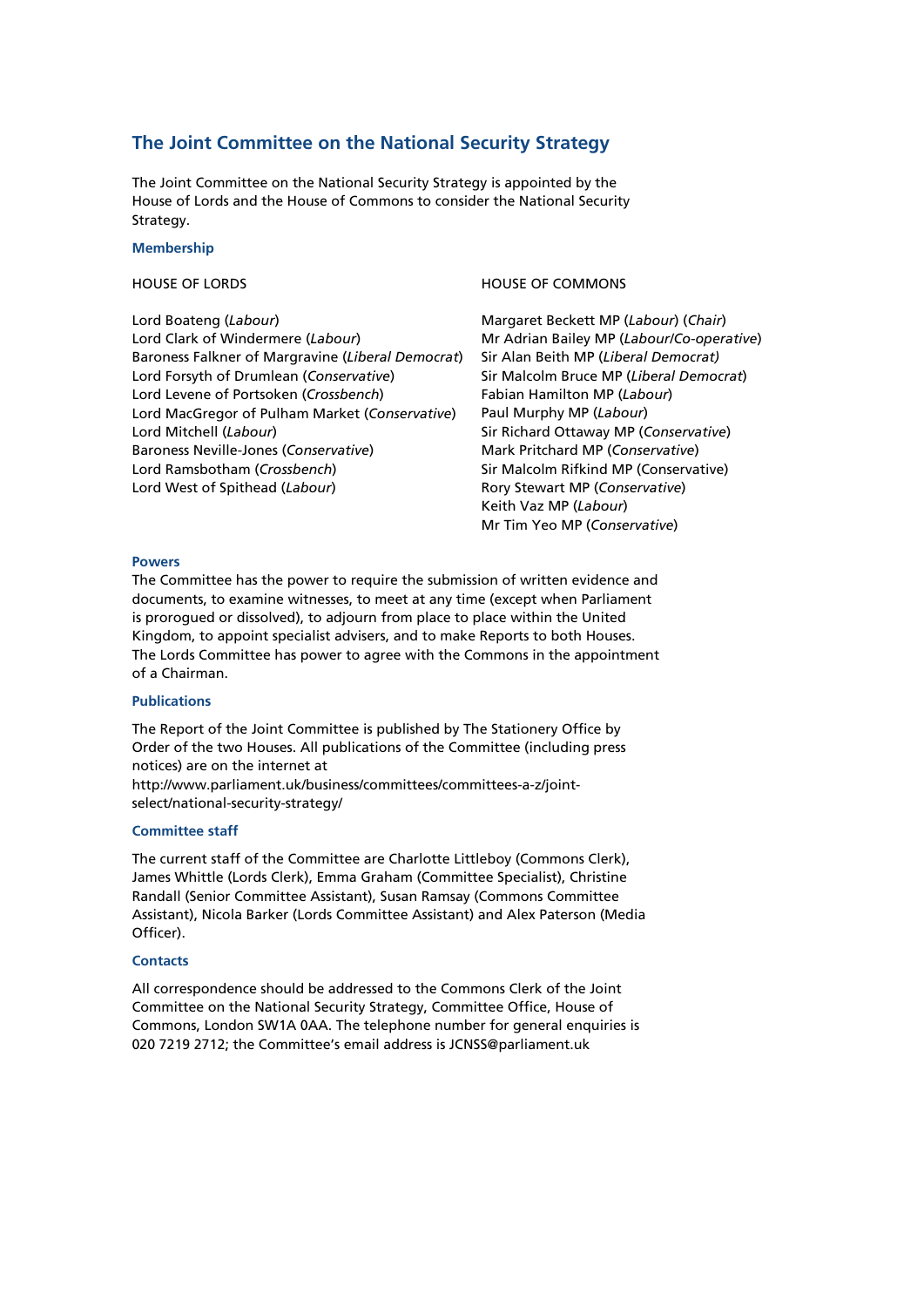# **Contents**

| <b>Report</b><br>Page                  |                                            |                   |
|----------------------------------------|--------------------------------------------|-------------------|
|                                        | <b>Summary</b>                             | 3                 |
| 1                                      | <b>Introduction</b>                        | 5                 |
| $\overline{2}$                         | <b>The next National Security Strategy</b> | 6                 |
|                                        | Developments since 2010                    | 6                 |
|                                        | <b>Political consensus</b>                 | 9                 |
|                                        | Planning                                   | 9                 |
|                                        | Consultation                               | 9                 |
|                                        | Relationship with Spending Review          | 10                |
|                                        | Contents                                   | 10                |
|                                        | Scope                                      | 11                |
|                                        | Strategic context                          | 11                |
|                                        | Contingency provisions                     | 12                |
|                                        | <b>Geopolitical priorities</b>             | 12                |
|                                        | Sub-strategies                             | $12 \overline{ }$ |
|                                        | Spending decisions in 2010                 | 13                |
|                                        | Soft Power                                 | 14                |
|                                        | International strategies and overseas aid  | 15                |
|                                        | FCO capabilities                           | 15                |
|                                        | Deterrence                                 | 15                |
|                                        | Public engagement                          | 15                |
|                                        | <b>National Security Council</b>           | 17                |
|                                        | Our future work                            | 17                |
| <b>Conclusions and recommendations</b> |                                            | 19                |
|                                        | <b>Formal Minutes</b>                      | 22                |
|                                        | <b>List of written evidence</b>            | 23                |

| List of Reports from the Committee during the current Parliament |  |
|------------------------------------------------------------------|--|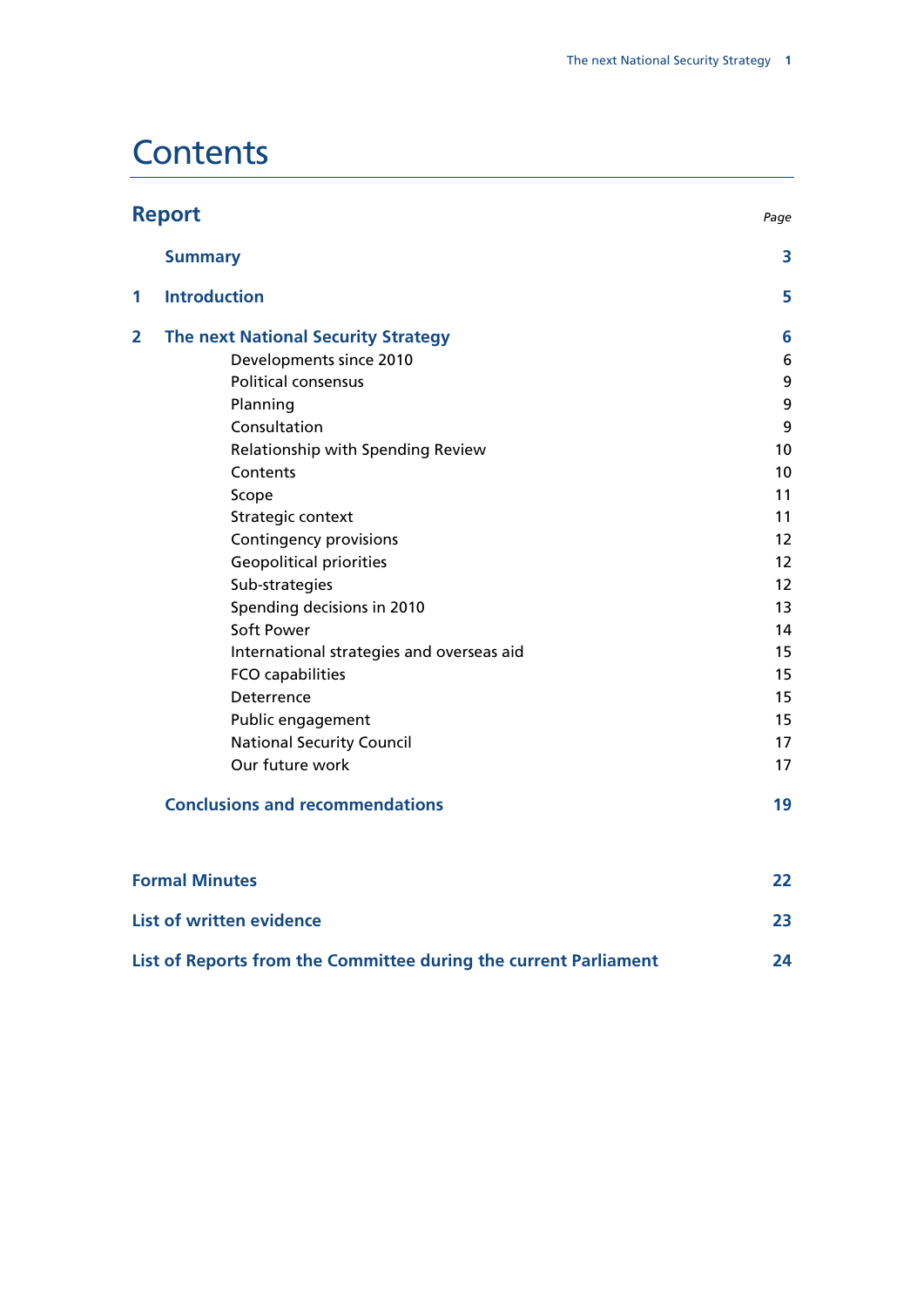### **Summary**

We have always been clear that the new NSS must be a truly strategic framework document that looks at security as a whole, enabling policy across Government to reflect the UK's security priorities and objectives. The focus of the next NSS should be wide, encompassing resilience, deterrence and defence; and also emerging risks, such as pandemics and climate change, which threaten international order.

The NSS should look hard at the UK's place within the international order, and what strategic thinking should underpin its actions over the next five years. It also needs to influence the Comprehensive Spending Review, to ensure that the Government can make fully-informed decisions on security-related spending.

The last five years have seen a range of international developments, ranging from the growth of radicalisation and fundamentalism, to growing concerns around our energy supply, and rising aggression from Russia. The NSS must be flexible enough to support contingency planning, and in this Report we recommend that the Government produce a classified NSS or annex which can be used in Government departments to influence planning assumptions for a range of scenarios.

The Government has been reluctant to share much information on the work of the National Security Council, but we are clear that this body should have a strategic advisory role, rather than just a reactive operational one, and needs to meet regularly throughout the year.

We have been disappointed by the lack of engagement from the Government on occasion, and in this Report we express our frustration at the lack of preparation and consultation for the next NSS.

The Joint Committee was set up to look purely at the National Security Strategy, and we have spent this Parliament producing a series of Reports that we hope have been useful to the Government in implementing the current strategy and planning for the new one. We look forward to the publication of the next NSS later in 2015.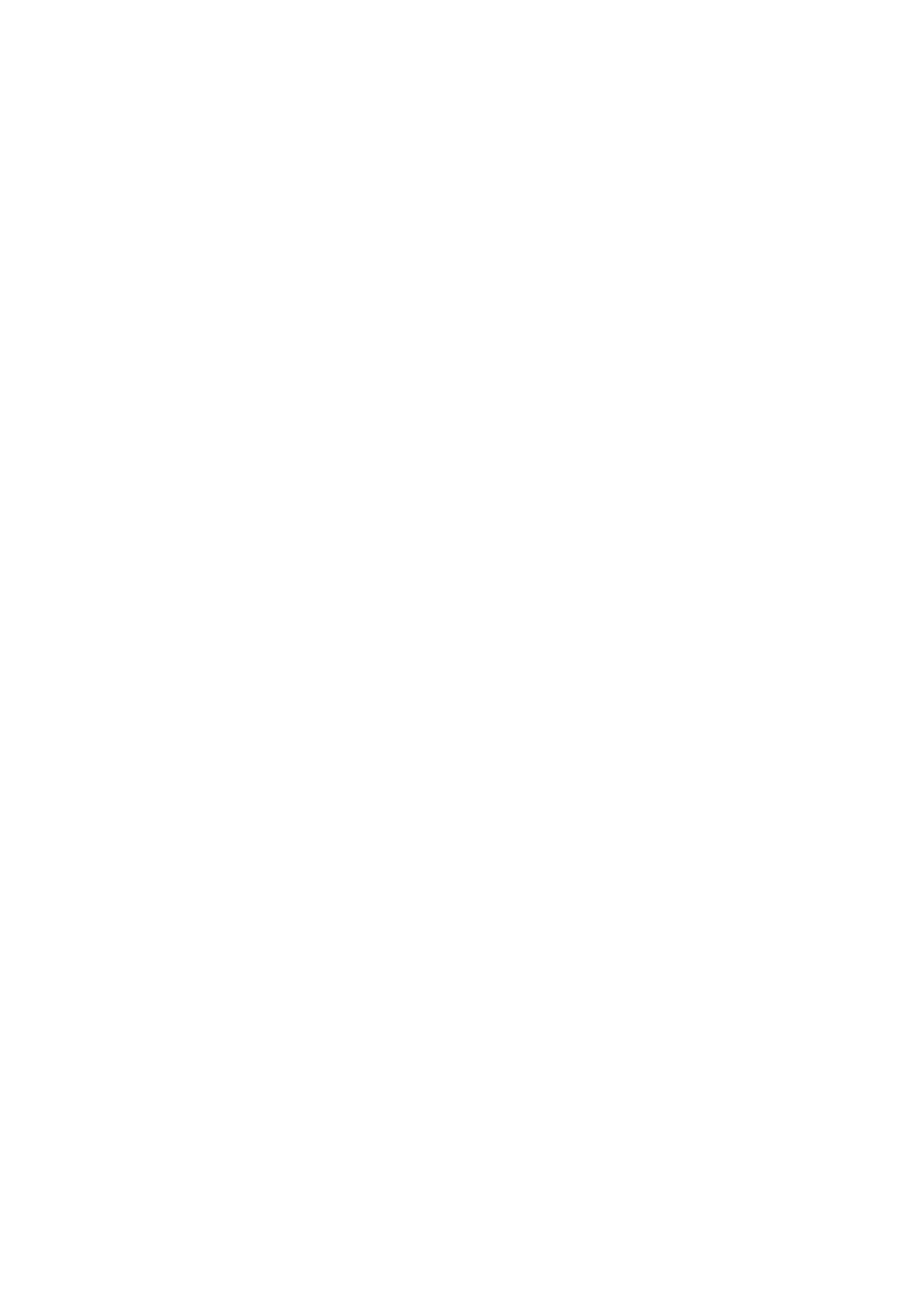### 1 Introduction

1. Our Committee was established with a broad role: "to consider the National Security Strategy" (NSS). We have published four Reports over the last four years, looking at a variety of aspects of the NSS. We began with an initial review of the Strategy and the National Security Council (NSC) which was published in 20[1](#page-5-0)2.<sup>1</sup> Our second Report expressed our disappointment at the Government's response to our initial work.<sup>[2](#page-5-1)</sup> Our third Report concentrated on the impact of the NSS and NSC on Government policy and departments.<sup>[3](#page-5-2)</sup> For our fourth Report, we took evidence from the Prime Minister, and also looked at the future for the NSS; we took oral evidence from a range of international experts on international relations and energy security. In that Report we said that our final Report of the Parliament would look at preparations for and the context of the next NSS in some detail.[4](#page-5-3)

2. In preparing for this Report, we held a seminar with a number of external experts in October 2014, covering a variety of topics of relevance to the NSS, which we found immensely useful. We also received written evidence. We received an in-confidence briefing from the Cabinet Office on cyber security, and continue to receive NSC agendas and the Government's six-monthly Strategic Defence and Security Review (SDSR) summary reports to the NSS and SDSR Implementation Board.

3. We would like to thank all those who have assisted us in our work, and, in particular, to express our gratitude to our specialist advisers Professor Malcolm Chalmers of the Royal United Services Institute and Professor Sir Hew Strachan, Chichele Professor of the History of War at the University of Oxford, who have contributed so greatly to our efforts throughout this Parliament.

<span id="page-5-0"></span><sup>1</sup> First Report of the Joint Committee on the National Security Strategy, Session 2010–12, *First Review of the National Security Strategy 2010*, HL Paper 265/HC 1384

<span id="page-5-1"></span><sup>2</sup> First Report of the Joint Committee on the National Security Strategy, Session 2012–13, *Planning for the next National Security Strategy: comments on the Government's Response to the Committee's First Report of Session 2010–12*, HL Paper 27/HC 423

<span id="page-5-2"></span><sup>3</sup> Second Report of the Joint Committee on the National Security Strategy, Session 2012–13, *The Work of the Joint Committee on the National Security Strategy in 2012*, HL Paper 115/HC 984

<span id="page-5-3"></span><sup>4</sup> First Report of the Joint Committee on the National Security Strategy, Session 2013–14, *The Work of the Joint Committee on the National Security Strategy in 2013–14*, HL Paper 169/HC 1257, para 52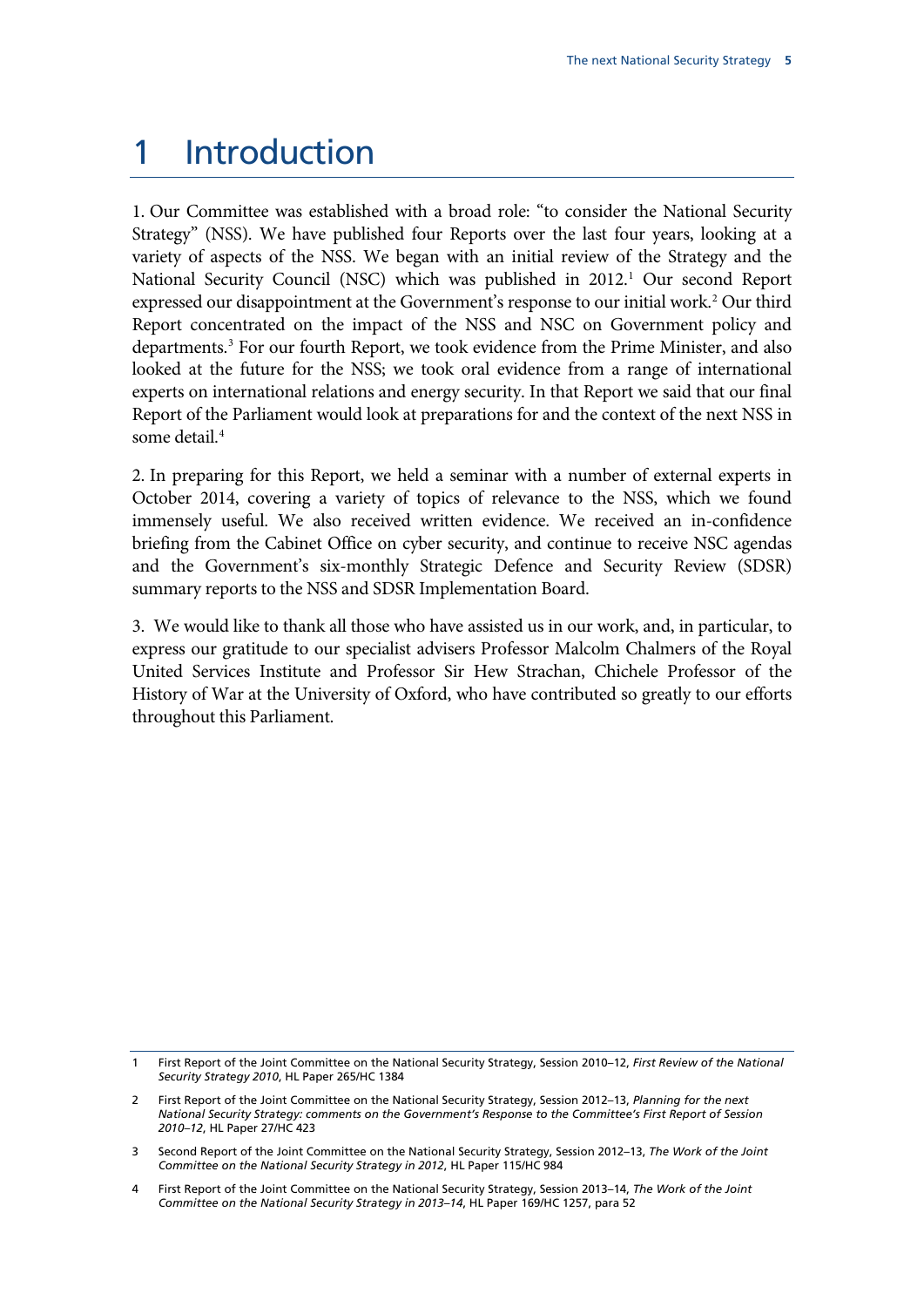# 2 The next National Security Strategy

4. The first NSS was produced in 2008<sup>[5](#page-6-0)</sup>, with a 2009 update<sup>[6](#page-6-1)</sup>, and the second after the General Election in 2010[7](#page-6-2) , in parallel with the Strategic Defence and Security Review (SDSR)[8](#page-6-3) and the Comprehensive Spending Review (CSR). [9](#page-6-4) The current Government is working on the basis that there will be a new NSS after the election, again alongside an SDSR and CSR. In practice, this will be dependent on the politics of 2015, but we proceed at this point on the assumption that the next NSS is less than a calendar year away.

### *Developments since 2010*

5. The 2010 NSS set out: "we face no major state threat at present and no existential threat to our security, freedom or prosperity".<sup>[10](#page-6-5)</sup> Although the UK remains relatively secure (we have seen no return to Cold War levels of threat), international events, many unexpected, have led to greater insecurity and uncertainty.

### *International terrorism*

6. The 2010 NSS led with international terrorism, and this remains a major threat, although the threat has broadened from Al-Qaeda, with the Islamic State of Iraq and the Levant (ISIL) emerging as a group which has caused worldwide political concern. The interactions between the two organisations, and their encouragement of others to follow in their paths, have renewed and deepened the challenge across the Middle East and Africa.

### *Radicalisation and religion*

7. Concerns about radicalisation have risen worldwide since 2010, and the UK threat level is currently at Severe as a result of domestic threats from UK Jihadists returning from Syria, Iraq and other troubled areas. The growth of worldwide radicalisation has had an impact on UK public confidence, and created new security risks.

8. Religious fundamentalism and intolerance across religions seems to have risen globally; in particular Islamic separatists and fundamentalists are now seen a serious threat in destabilised parts of the world. The Government has carried out a review of the Prevent strand of CONTEST, its counter-terrorism strategy, which aims to reach out to minority communities, but questions continue to be raised about how well religious feeling, the reasons for its growth, and its links to violent extremism are understood.

<span id="page-6-0"></span><sup>5</sup> *The National Security Strategy of the United Kingdom: Security in an interdependent world*, March 2008, Cm 7291

<span id="page-6-1"></span><sup>6</sup> *The National Security Strategy of the United Kingdom: Update 2009, Security for the Next Generation*, June 2009, Cm 7590

<span id="page-6-2"></span><sup>7</sup> *A Strong Britain in an Age of Uncertainty: the National Security* Strategy, October 2010, Cm 7953

<span id="page-6-3"></span><sup>8</sup> *Securing Britain in an Age of Uncertainty: The Strategic Defence and Security Review*, October 2010, Cm 7948

<span id="page-6-4"></span><sup>9</sup> *Spending Review 2010*, October 2010, Cm 7942

<span id="page-6-5"></span><sup>10</sup> Cm 7953, para 1.11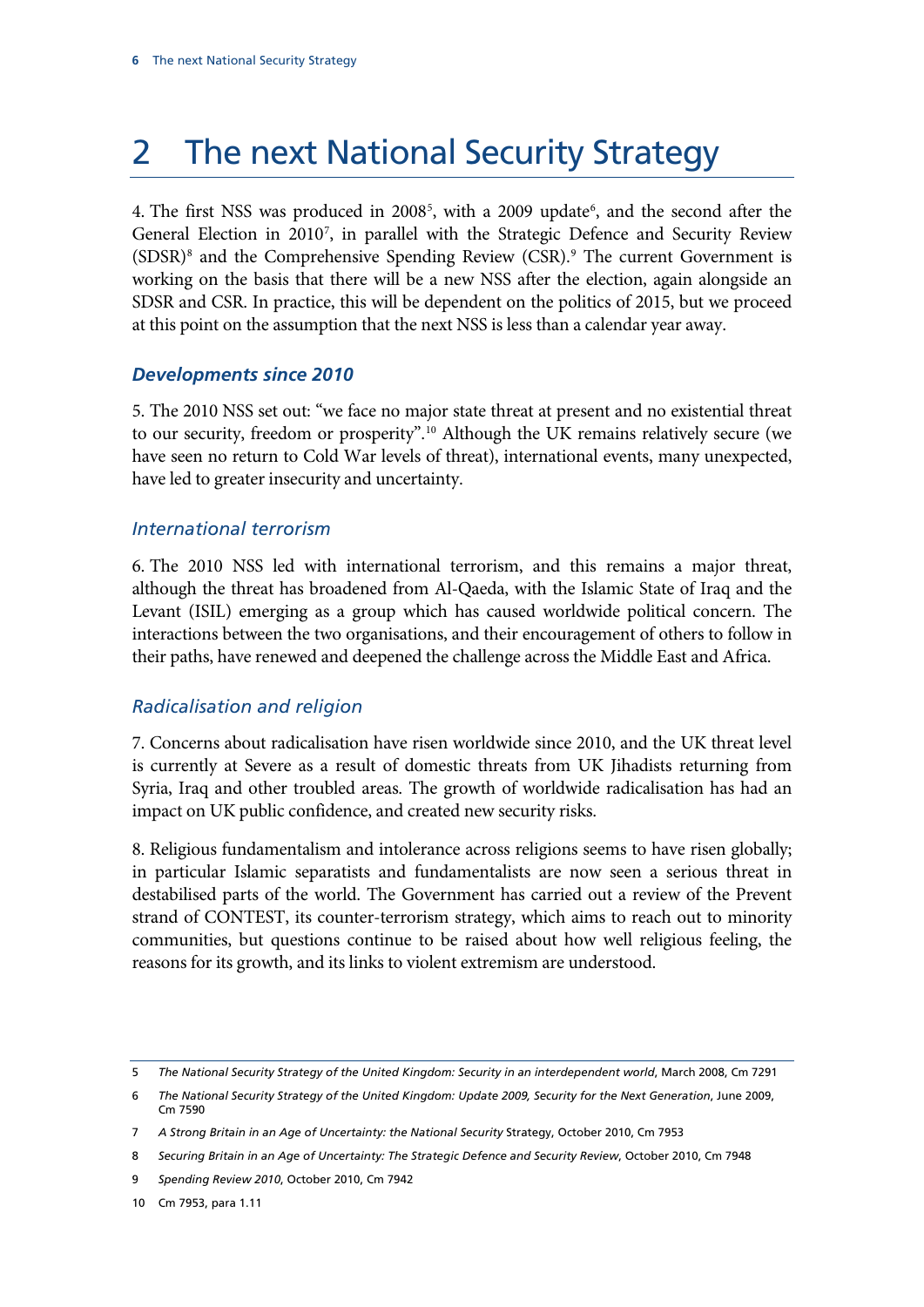#### *Instability in the Arab world*

9. In December 2010, the so-called Arab Spring began as a series of popular uprisings against authoritarian regimes, but generated political upheaval, civil disorder, and conflict across North Africa and the Middle East. Successful and unsuccessful protests and uprisings made unprecedented use of social media to organise and encourage support. Against this backdrop, the UK was one of a group of European and Middle Eastern nations which took part in campaigns against Colonel Gaddafi's forces in Libya in 2011. In 2013, after Syria became embroiled in full civil war, both parliamentary and public opinion seemed hostile to the prospect of another long-standing military engagement in Syria, such as those in Afghanistan and Iraq. Today a group of states, including Syria, Lebanon, Yemen, Libya and Iraq, are unable to govern all their own territories, and there have been ripple effects in other territories such as Somalia, Mali and Nigeria.

#### *Ukraine*

10. In 2014 Russia broke international law with its annexation of Crimea. The US and EU have imposed sanctions on Russia and NATO decided to enhance its reactive capabilities in response. Despite these actions, and the suspected shooting down of a civilian Air Malaysia plane in July 2014, President Putin has avoided all-out war by using subversion and subterfuge. The situation in Ukraine remains volatile.

#### *Russia*

11. Russia's actions in Ukraine have introduced question marks over the role and future of NATO operations in neighbouring countries and re-awakened the threat posed by Russia to states in Eastern Europe and the Baltic, some of which are NATO and/or EU member states. Russia's increasing isolation in international politics (for example, the G8 met last year as the G7, excluding President Putin from the table), increased military spending and apparent willingness to display force in the face of universal condemnation suggest the next five years could well see an escalation of the Russian threat to the security of Western Europe.

#### *China and the Pacific*

12. The UK's diplomatic relationship with China has recently warmed slightly but concerns remain about authoritarianism and persistent human rights abuses on the part of the Chinese Government. Other shifts we have seen include escalating tensions in the South China Sea and a closer relationship between Russia and China as the former tries to off-set the EU's sanctions by developing markets to its east. The growth of UK trade with China since 2010 demonstrates the importance of adapting to the growing economic power of China and other major rising economies.

13. A pivot to Asia and the Pacific in US foreign policy was announced in 2012. Its extent and implications are debated, but the NSS needs to consider its potential consequences for the UK, given that the US is the UK's most important strategic partner.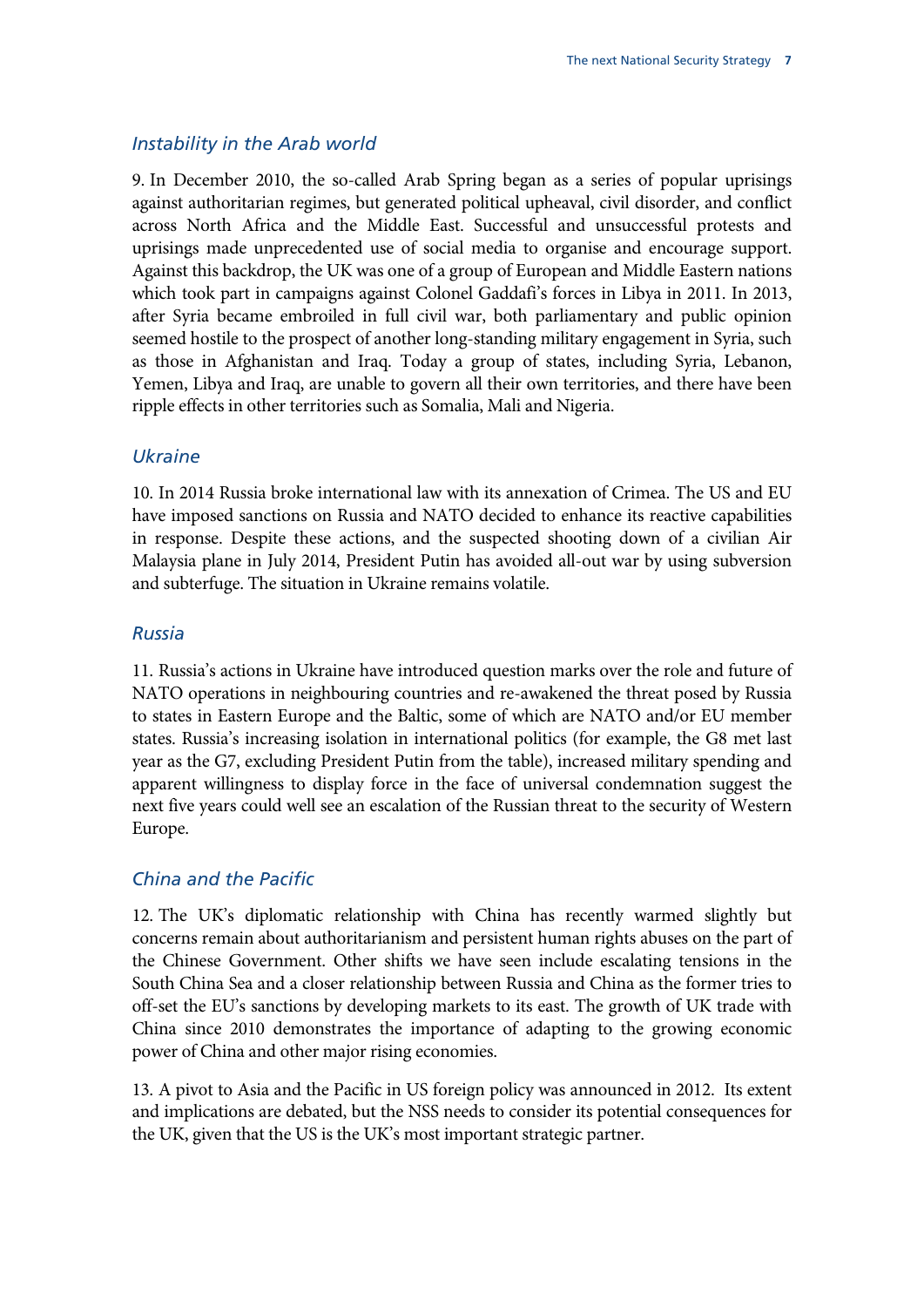### *Cyber security and organised crime*

14. Some of the problems the UK faces today are those predicted in 2010. A Tier One risk in the last NSS was cyber security. As the world becomes ever more reliant on electronic communications and commerce, the UK's vulnerability to cyber attack, in both the private and public sphere, increases. The Government's cyber security strategy has successfully combined the efforts of Government and business in identifying and attempting to address these risks. We must remain aware that those attempting to launch electronic attacks will be able to access resources and protection from nations seeking to undermine others. Organised crime, including cybercrime, has an ideal environment in which to flourish, given these levels of instability across several regions

### *Climate change*

15. Climate change and its effects have remained on the world's agenda, with ongoing public debate on the severity of the situation. Although the UK has experienced dramatic weather, including flooding and high winds, the greater effects of climate change may yet be felt, and serious efforts have not yet been made to begin adaptation measures. Dr Fatih Birol of the International Energy Agency, told us that the UK needed to increase the resilience of its energy infrastructure.<sup>[11](#page-8-0)</sup> It is very likely that the UK will need to invest heavily, both in the energy industry directly, and more broadly in order to carry out effective adaptation.

16. The world is experiencing increasing levels of forced population movement and migration, stemming from a variety of causes including conflict, economic instability and the impact of a changing climate. This is likely to have an increasing effect on the UK, as it will result in levels of migration far above those resulting from existing conflict, economic growth or global trade.

### *Energy*

17. Issues of energy resilience run wider than climate change. Oil prices are currently falling, with potential impact on some of the most unsettled world regions, particularly of course Russia; the UK's Energy Security Strategy focuses on 'keeping the lights on' in the short term but says little about longer term resilience.<sup>12</sup> The security of the UK's energy supply is far from certain, given that there are both political and physical threats to the energy we receive from Russia and the Middle East. In addition, the Prime Minister told us that the NSC would be considering the issue of foreign ownership of energy infrastructure when we raised our concerns with him.<sup>[13](#page-8-2)</sup>

### *Economic shifts*

18. The last NSS stated that the relative weight of economic activity around the world was shifting towards the rising economies of Asia, Latin America and the Gulf.<sup>[14](#page-8-3)</sup> The finances

<span id="page-8-0"></span><sup>11</sup> Oral evidence from Dr Fatih Birol, International Energy Agency, Q63

<span id="page-8-1"></span><sup>12</sup> Energy Security Strategy, Cm 8466, November 2012

<span id="page-8-2"></span><sup>13</sup> Oral evidence from the Prime Minister, Q36

<span id="page-8-3"></span><sup>14</sup> Cm 7953, para 1.13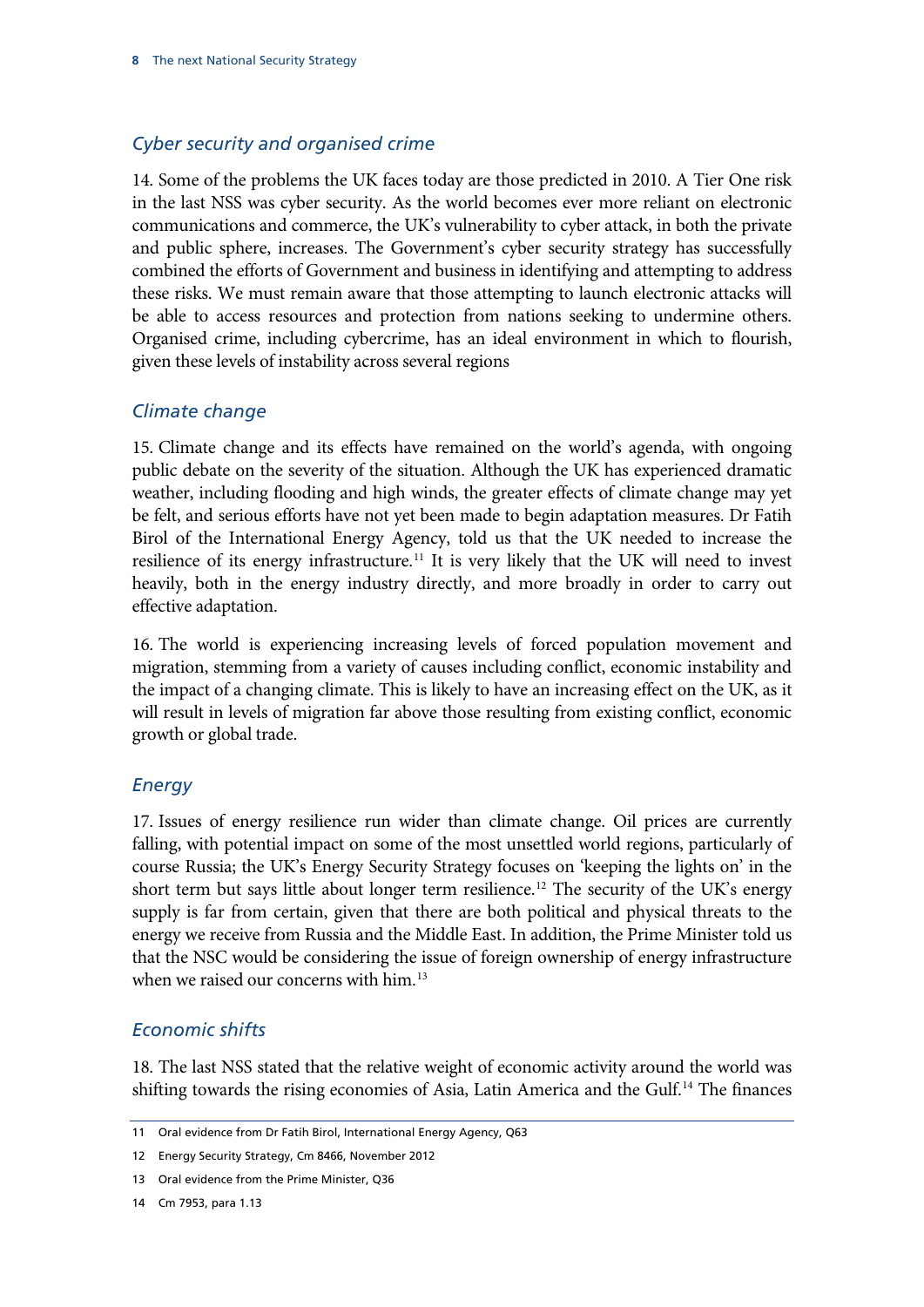of the developing and rising economies continue to diverge from the developed world, with the rising economies now slightly flatter after recovering from the worldwide economic dip. It is clear that we continue to operate in a world with substantial economic unpredictability and shifts in economic power. The economic stagnation of the Eurozone also presents us with a range of economic and political challenges, as seen most recently in Greece.

<span id="page-9-5"></span>19. **Threats have changed over the last Parliament and the new NSS will need to address them. It may even be the case that existential threats become of greater importance over the next five years. The NSS must engage with this possibility.** 

### *Political consensus*

20. The new NSS must belong to the new Government, whatever form that takes. It is not for us to tell the incoming executive what the content of its NSS should be, but we do urge it to seek cross-party consensus so far as possible. The more buy-in to security policy across the political spectrum, the better the Government of the day is able to plan. This planning should be for the next twenty years covered by the National Security Risk Assessment (NRSA), the basis for the NSS priorities in the current document.

### *Planning*

21. The next NSS will be published after the election. We have been clear that we wanted the Government to spend substantial time preparing the next NSS. Both the National Security Advisers, Sir Peter Ricketts and Sir Kim Darroch, told us that the next NSS would be prepared well in advance, with consultation beginning two years out,<sup>[15](#page-9-0)</sup> and in response to our 2012 Report, the Government said it was then starting to consider the scope, structure and timing of the next NSS.<sup>[16](#page-9-1)</sup> In January 2014, the Prime Minister told us that it would "span the period of the next election. We should be starting now".[17](#page-9-2) He also said the views of this Committee would be valued in preparing the strategy.<sup>[18](#page-9-3)</sup>

<span id="page-9-6"></span>22. The Government told us in December 2014 that "decisions on the nature and scope of expert consultation for the next National Security Strategy will be for the next Government to take".[19](#page-9-4) **We regret that we are in much the same position as in 2010, and that the 2015 NSS, along with the SDSR and CSR, is likely to be prepared too quickly.** 

### *Consultation*

23. We are aware that the Foreign and Commonwealth Office, the Ministry of Defence and the Home Office have been conducting some preliminary work but the Government has not shared the extent of this work with us. The Government tells us it plans to consult us in March, which, given that it will be two weeks before Dissolution, is a very short timeframe

<span id="page-9-0"></span><sup>15</sup> Oral evidence from Sir Kim Darroch Q9

<span id="page-9-1"></span><sup>16</sup> First Special Report of the Joint Committee on the National Security Strategy, Session 2012–13, *Government Response to the Committee's Second Report of Session 2010–12*, HL Paper 115/HC 984, para 2

<span id="page-9-2"></span><sup>17</sup> Oral evidence from the Prime Minister Q30

<span id="page-9-3"></span><sup>18</sup> Oral evidence from the Prime Minister Q45

<span id="page-9-4"></span><sup>19</sup> Evidence from the Cabinet Office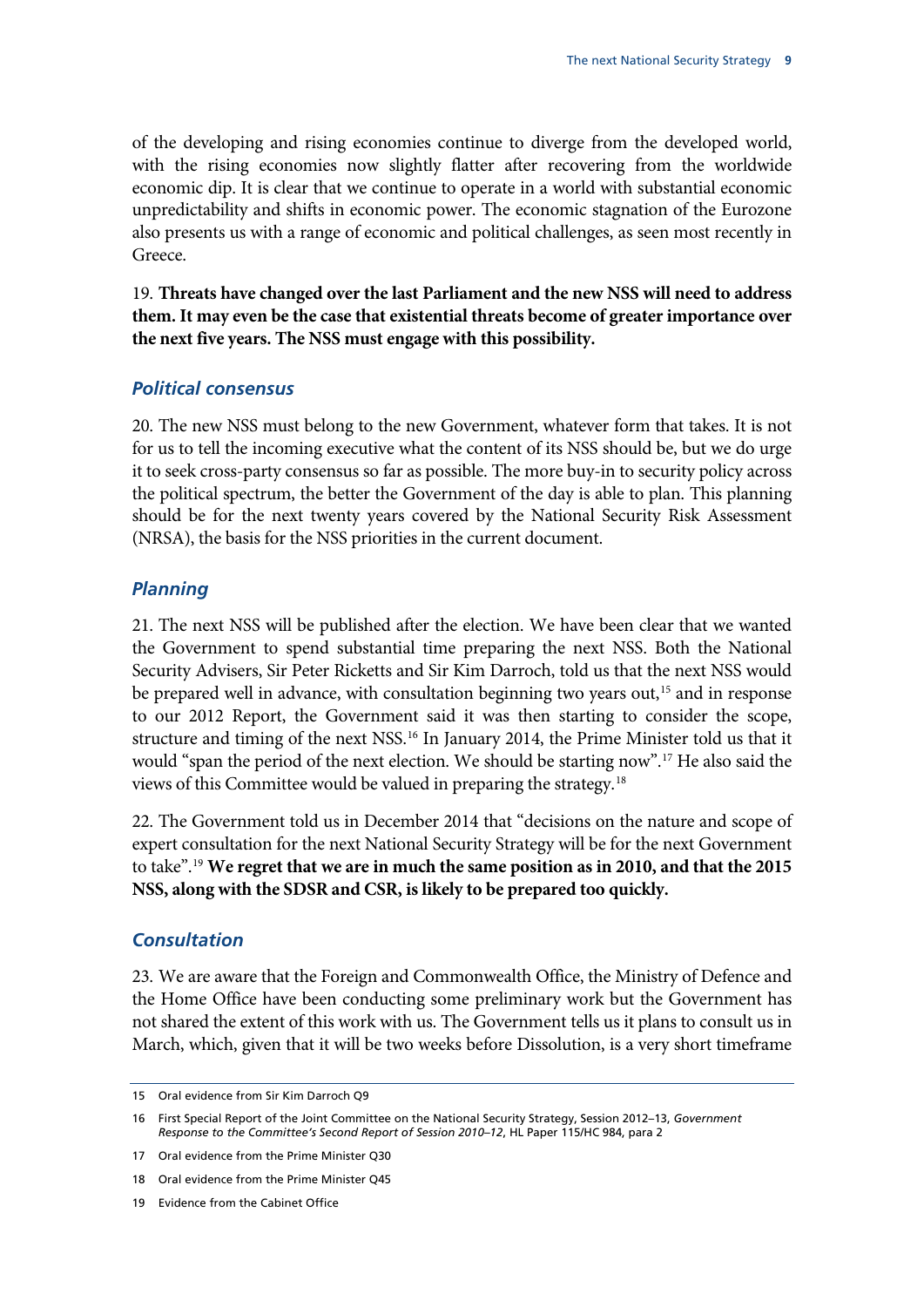indeed. The Cabinet Office has told us that a range of external experts has been consulted, which we welcome. This includes groups such as the Natural Hazards Partnership, and a National Security Experts Group drawn from academia and think-tanks.<sup>20</sup>

24. Whatever the make-up of the next Government, it would also surely have benefitted from some degree of public engagement. **We are disappointed that the current Government has not undertaken more preparatory expert consultation for the next NSS: it has missed a valuable opportunity to prepare the NSS over a reasonable period of time, and to involve Parliament, the public and outside experts in its work. Leaving so much to be done until after the General Election will mean an unnecessary rush which can only damage the quality of the strategy.** 

#### *Relationship with Spending Review*

25. As we said in our first report of this Parliament, the NSS should be used to set the Government's security agenda. We stated

"The relationship between the NSS, the SDSR, and the CSR is complex. It might be thought better to develop the NSS, and SDSR, first, to find out how much it will cost to protect the UK; and then to reflect this in the CSR. However, strategy must be realistic and take account of financial realities; a strategy that is underfunded will fail. But this does not mean that the NSS and SDSR should simply be forced into conclusions predetermined by the money that the CSR has allocated. If the NSS and SDSR show that the money allocated is inadequate, then more money must be found. There is therefore benefit in carrying out these processes in parallel".<sup>[21](#page-10-1)</sup>

The production of the next NSS will be a matter of urgency if it is to inform CSR allocations. The NSS should enable Government to establish its strategic priorities and therefore its spending requirements. We believe spending on defence and domestic security should not be made to fit a previously set allocation of funds. **The Government must ensure that the thinking behind the priorities of the next NSS are identified and communicated within Government in time to inform and drive CSR security allocations.**

#### *Contents*

26. When we took evidence from the Prime Minister in January 2014, we asked whether the next National Security Strategy would be fundamentally different or follow the same model. He told us that "The national security strategy needs a refresh. I do not think it will be a complete overhaul".<sup>22</sup> In our last Report, we expressed concern at this statement, saying that we felt the NSS needed to take a different approach and address wider questions.<sup>[23](#page-10-3)</sup> We are not convinced that merely 'refreshing' the existing NSS will provide the Government with the guidance and framework it needs to plan adequately for securityrelated policy. In 2012 we said it was important to create a long-term framework, with

<span id="page-10-0"></span><sup>20</sup> Evidence from the Cabinet Office

<span id="page-10-1"></span><sup>21</sup> HL Paper 265/HC 1384, para 9

<span id="page-10-2"></span><sup>22</sup> Oral evidence from the Prime Minister Q30

<span id="page-10-3"></span><sup>23</sup> HL Paper 169/HC 1257, Para 43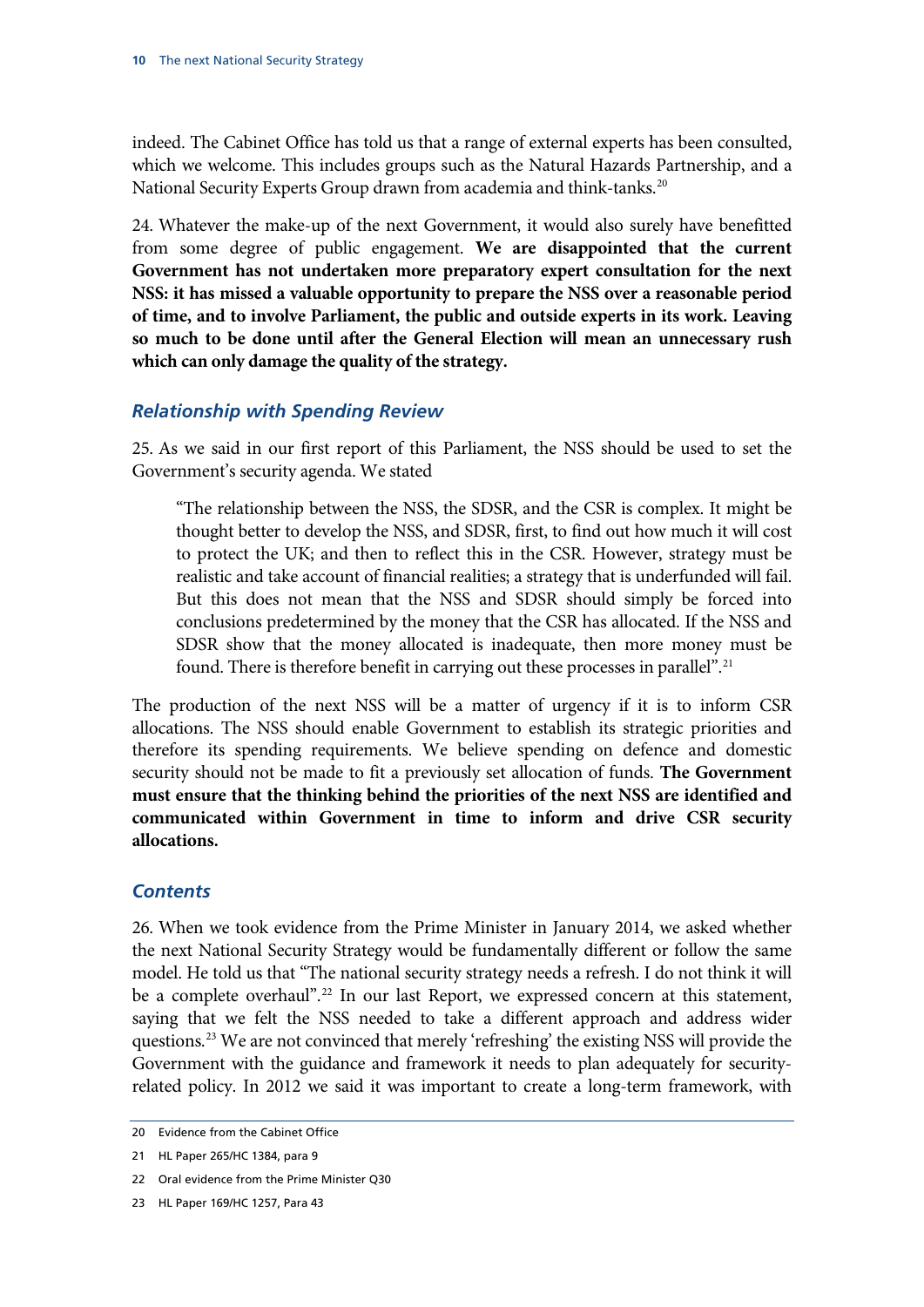flexibility to respond to short-term demands.<sup>[24](#page-11-0)</sup> We see no reason to move from this position, which has indeed been reinforced by the work we have done over the past two years. **The rapidly changing world demonstrates the need for a thorough revisit of the NSS even if fundamental assumptions remain the same.**

#### *Scope*

27. The current NSS focuses on overarching national objectives: domestic security; support for the international rules-based order; supporting specific national interests; and supporting poverty reduction and freedom worldwide. These objectives continue to take account of a variety of issues, for example economic fragility, climate change and pandemics, which we firmly believe should be within the scope of the NSS.

28. Over the Parliament we have sought and heard views from a range of people on the subjects covered by the NSS, and also on issues that the last NSS did not address. We have gone into some of these in detail in our previous Reports. Our view remains that the next NSS must take a broad enough approach to 'security'; for example, climate change presents several threats to our security, ranging from economic instability to environmental crisis. It realistically must have limits, and cannot and should not go into detail, but the strategy should contain evidence that the Government is thinking about security from different angles, and can provide a strategic framework applicable to a range of threats. Horizonscanning is a vital part of our security planning, but is not the purpose of the NSS itself. **Witnesses who submitted evidence commented that they were concerned at the lack of 'strategy' in the NSS.**[25](#page-11-1) **We believe the National Security Strategy needs to be more strategic.**

29. The issue of the international rules-based order raises other questions. How should we deal with the fact that parts of the world consider the UK's actions in Iraq and Libya have broken these rules? Is the UK playing its full part in upholding international order through multilateral organisations? Has the response of the UK and that of the organisations it supports been proportionate when other nations break the rules? The recent events in Syria and Crimea have illustrated some inherent problems. These are issues that should fall within the scope of the NSS. It should also address the importance of our strategic links with the US, and the policy arising from that. **We recommend that the scope of the next NSS be wide, encompassing resilience, deterrence and defence; and also emerging risks, such as pandemics and climate change, which threaten international order.**

#### *Strategic context*

30. We have been sceptical of the likelihood of achieving the stated objective that the UK must 'reject any notion of the shrinkage of our influence['26](#page-11-2), particularly given the lack of funding dedicated to the pursuit of this aim. Even during the lifespan of the current NSS, the UK's international influence has fluctuated. The reality is that the UK now faces a variety of scenarios, including the growth of fundamentalism in the UK and abroad, the rising hostility of Russia and political changes in the Middle East. The NSS should be

<span id="page-11-0"></span><sup>24</sup> HL Paper 265/HC 1384, para 15

<span id="page-11-1"></span><sup>25</sup> Evidence from A Defence Strategy Research Group

<span id="page-11-2"></span><sup>26</sup> Cm 7953, Para 0.8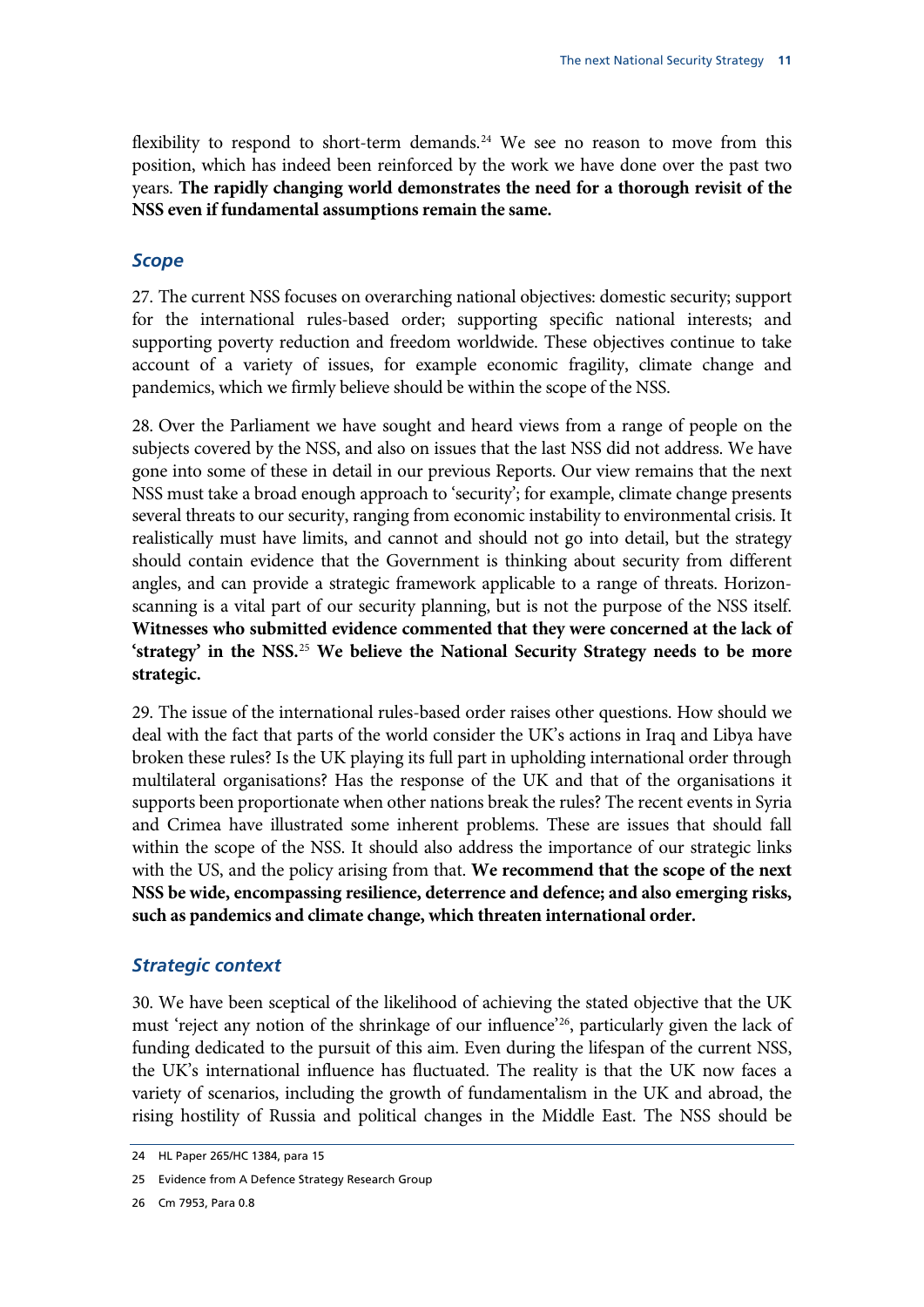rooted in as realistic an assessment of the UK's international influence as can possibly be made, rather than a statement of political intent that may be impossible to fulfil. **The next NSS should set clear objectives for the UK's future place in the world and geopolitical priorities, and inform the SDSR's assessment of the means required to achieve them.**

#### *Contingency provisions*

31. The preparation process for the NSS ought to include thinking about those potential scenarios which are clearly possible (though perhaps not desired) and can readily be predicted; for example, how security would be affected should the UK decide to leave the EU. It should attempt to cover the next twenty years, which is the lifespan of the NRSA, the assumptions of which underpin the NSS. We recognise that the Government may well be reluctant to put its contingency plans for specific events in the public domain; these could be produced on a confidential basis, but put in writing and, crucially, known to and available to those who may need them. **The thinking that goes into developing the next NSS, and the creation of a clear cross-Government strategy should provide a framework within which Government can produce clear contingency plans for internal use if and when required.**

#### *Geopolitical priorities*

32. We have heard repeated criticisms throughout the parliament that the current NSS fails to approach issues on a regional basis. While we do not believe that the NSS should set out a strategy for each part of the world, it should explain the Government's geopolitical priorities for the coming Parliament and beyond. Clearly there are regions which deserve their own strategies, for which the UK may have to consider complex and far reaching foreign policy, including the Middle East, Asia-Pacific, South Asia, Russia, North-West Africa, sub-Saharan Africa and Eastern Europe. The NSC would be the ideal body to develop and monitor strategies to address these priorities, which should provide a framework for UK policy across departments in regard to each country and region, without burrowing deeply into specifics. We therefore welcome the fact that the NSC has agreed a number of country and regional strategies, the content of which is not made publicly available for understandable diplomatic reasons. The NSC should be working to develop and monitor these strategies, and the NSS should be informing the NSC in this work. **We urge the Government to make clearer statements on its geopolitical priorities as part of the next NSS, and to agree sub-strategies for key regions so that Government priorities are consistently applied in all departments.**

#### *Sub-strategies*

33. Since the 2010 NSS a range of strategies, some cross-departmental, and some not, have been published which include objectives which sit within the remit of the NSC. These include CONTEST, Building Stability Overseas, the Maritime Strategy, the Cyber strategy and so on. NSC agendas, at least in the abbreviated form shown to us, make it difficult to assess whether sufficient attention has been paid to domestic issues which underpin these strategies. Indeed, we have little evidence that relevant strategies, such as Army 2020, have been discussed at all.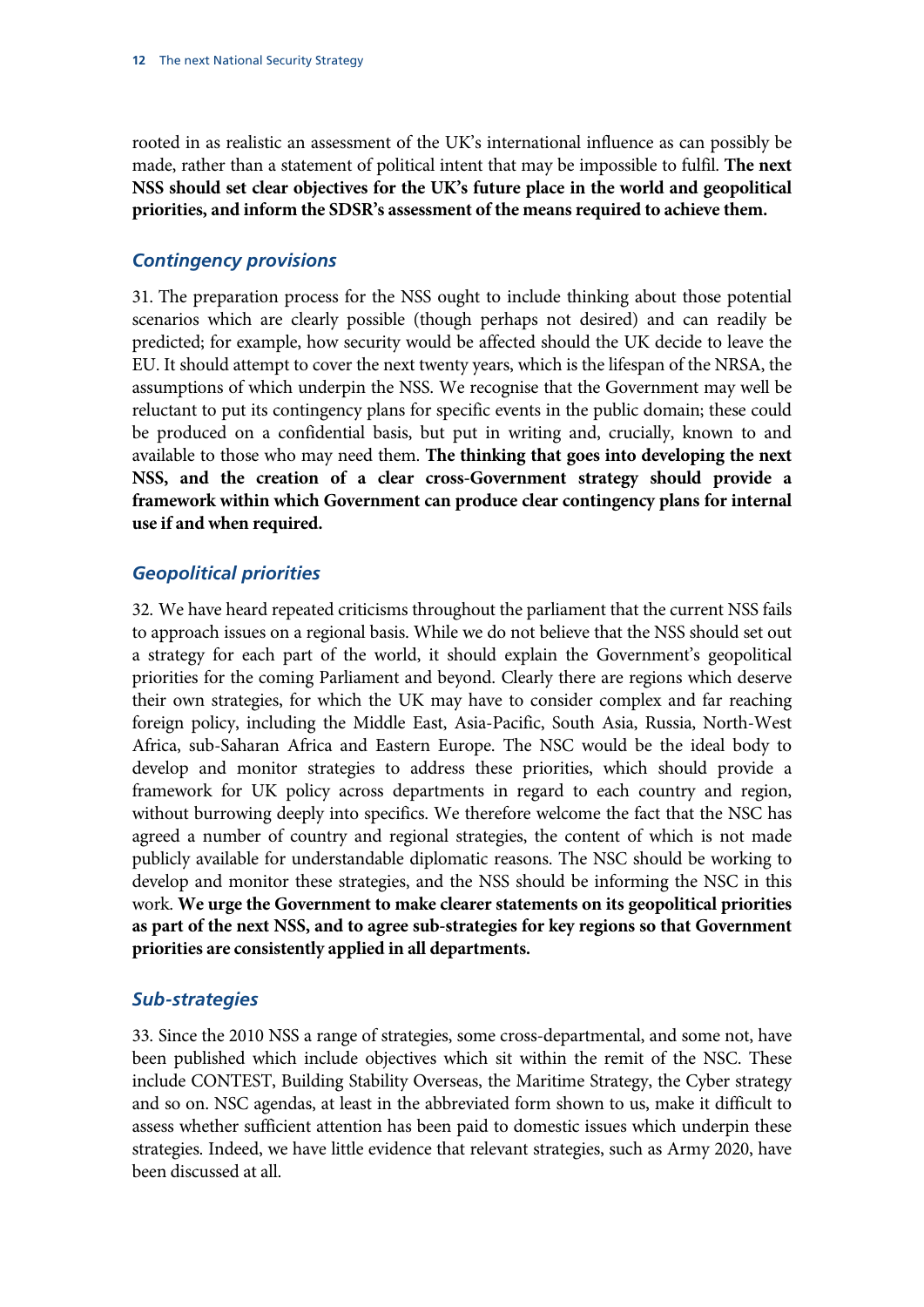34. We were critical in our last Report about the fact that the Energy Strategy is a DECC document rather than a cross-departmental document, and fails to address the issues of climate change.[27](#page-13-0) 'Operation Trojan Horse', in which Ofsted discovered evidence of plans to 'Islamise' several Birmingham state schools, revealed fundamental disconnection over the issue of radicalisation between the relevant Departments—something the next edition of CONTEST must address. As an island nation the UK must be able to be certain that the Maritime Strategy is fit for strategic purpose, which requires clear NSC oversight.

35. We believe that as part of the process of drawing up the NSS the Government should review these strategies, look at which have worked and why, and which need updating, and by when. It could also look at whether there are any gaps where additional strategies are needed.

36. We would expect such documents to be cross departmental, and include aid and trade and other departments rather than just the FCO and MoD. When complete they should be considered by the NSC. Such strategies can have several roles, including co-ordinating Government departments, ensuring resources are focused where they can do most good, and letting the people in those regions know how we see our relationship with them.

37. **The NSS cannot cover every topic or region of the world in any detail. Instead the NSS should be a framework setting out the broad principles, with the details set out in other strategy documents to be published later. The NSC should have a role in coordinating the various Government strategies touching on security. The NSS development process must include a stock take of the current strategies.** 

### *Spending decisions in 2010*

38. The current NSS does not link spending priorities to identified risks (or opportunities). The Strategy states

"our strategy sets clear priorities—counter-terrorism, cyber, international military crises and disasters such as floods. The highest priority does not always mean the most resources, but it gives a clear focus to the Government's effort". [28](#page-13-1)

39. The Government did make some spending decisions on the basis of the last NSS, most notably on cyber. However, as we pointed out, we did not see many other relationships between the NSS document and spending decisions, including those in the SDSR. For example, flooding was identified as a Tier one risk in the 2010 NSS. But in 2014, after the extensive flooding, extra money had to be found for the Environment Agency.

40. We believe there should be a correlation between high priorities and resources. Obviously some initiatives will be less expensive than others; it need not necessarily be the case that the most money must be spent on the more urgent or important activities. But we have not had clear evidence that the risk priorities identified in the NSS drive Government spending in areas other than cyber security. This does not make sense. **We would like to see the Government clearly set out its resource priorities alongside its risk assessments.**

<span id="page-13-0"></span><sup>27</sup> HL Paper 169/HC 1257, para 37

<span id="page-13-1"></span><sup>28</sup> Cm 7953, p 5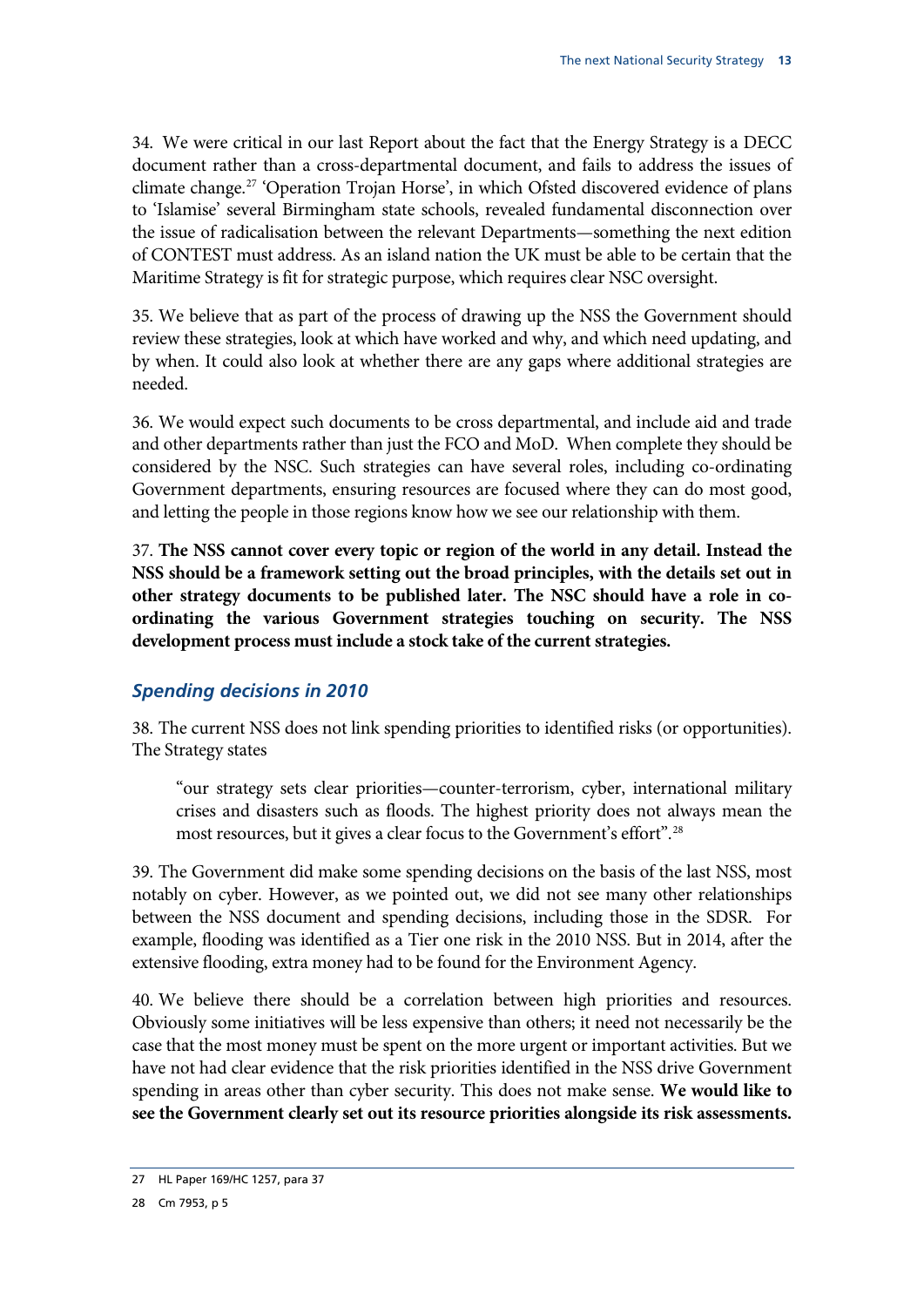### **We do not want to see a repeat of the situation in which the NSS set out priority risks with no link to funding decisions.**

41. It is worth reiterating that the National Security Strategy has a 20 year timescale. In that time, the Government can expect to see its funding on certain areas increased considerably. Spending on climate change, flooding, and cyber may be required to rise substantially above inflation, particularly once infrastructure costs for adaptation work begin. **As part of the next NSS, the Government should look at how spending in security-related areas is likely to have to change over the next 20 years. We would not want to pre-empt the findings of such an exercise, but we believe it would be highly informative.**

#### *Soft Power*

42. The NSS is concerned with security as a whole. Just as its scope is wider than defence and international concerns, it needs to look at wider measures than military, diplomatic, development, intelligence and other hard security measures. This affects CSR decisions, as it could lead to spending requirements that sit outside SDSR considerations. We have heard a great deal about 'soft' power during the Parliament. The Lords Committee on Soft Power and the UK's Influence's 2014 Report: *Persuasion and Power in the Modern World*  makes many thoughtful recommendations on ways in which the UK Government needs to adjust its thinking on its international activities. The Committee summarises:

"In an era in which the distribution and very nature of power, influence and engagement are undergoing radical change, the UK finds itself with a tremendous range of institutions and relationships in politics, economics, science and culture, often amassed over generations, which give it a great deal of internationally recognised soft power". [29](#page-14-0)

43. We are aware that there is some controversy about the usefulness of 'soft' power as a political concept. However, Monocle's 2013 Soft Power survey, compiled with the Institute for Government, puts the UK at number two in the world for 'soft power influence'<sup>[30](#page-14-1)</sup> so it is not something that should be ignored. 'Soft' power may play a particularly useful role in creating and promulgating a narrative against the messages used to radicalise young people in the UK and abroad. The Government should think in depth about the balance between 'hard' and 'soft' power, particularly in the context of the UK's strengths and existing capacity. **At a time of restricted Government spending, 'soft' power may be an opportunity to examine ways of extending a positive UK influence around the world at minimal cost. This must not be at the expense of ensuring that we have sufficient 'hard' power behind it to fulfil our strategic aims. The next NSS should contain clear guidance on the Government's thinking on the development and interpretation of 'soft' power in its work abroad.**

<span id="page-14-1"></span><span id="page-14-0"></span><sup>29</sup> Report of the Lords Committee on Soft Power and the UK's Influence, Session 2013–14, *Persuasion and Power in the Modern World*, HL Paper 150, para 311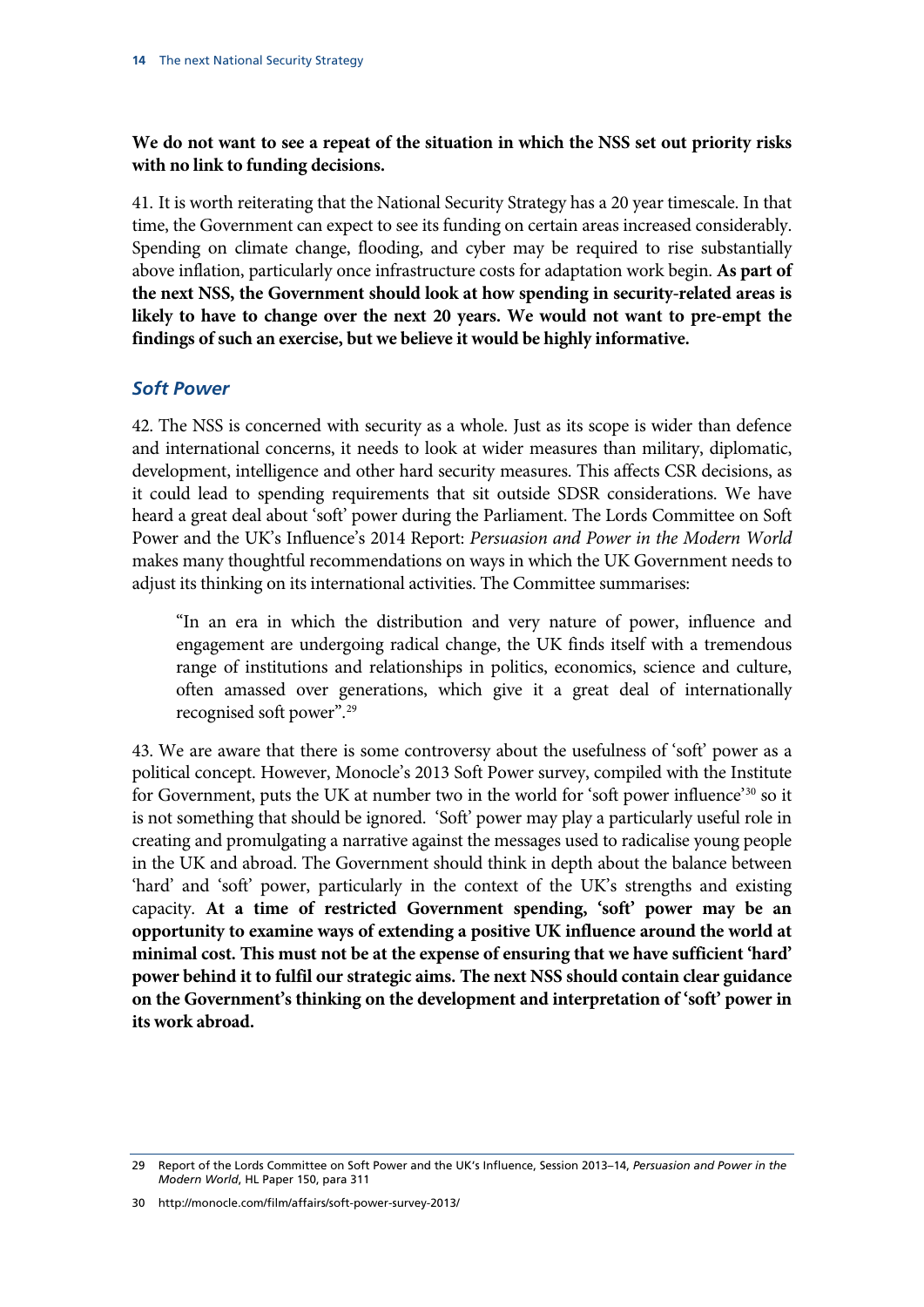#### *International strategies and overseas aid*

44. We have heard criticisms that the complex interrelationship between international development, sustainability and security is insufficiently reflected in cross-departmental working between DfID, MoD, the FCO and others, and in the distribution of Official Development Assistance (ODA). We recognise that there are statutory constraints on the delivery of the DfID component of ODA funding. These should not prevent us recognising that global insecurity is a contributing factor to poverty, as well as threatening sustainable development and UK security. The current narrow approach to ODA limits effective policy responses across Government to such drivers of insecurity and poverty. We would like to see more in the NSS to guide joint working in this area. It would be useful for those developing the NSS to look at the Building Stability Overseas strategy and examine how this might be further developed. **The NSS should set out the assumptions and aims underlying its international strategies. In particular it should re-examine the relationship between development and security.**

### *FCO capabilities*

45. We are concerned that continuing reductions in FCO funding are weakening diplomatic efforts at a time when the UK's international influence should be as strong as possible. The Government's capacity to provide diplomatic intelligence and specific insights into other countries, which the Foreign Office has provided in the past, has suffered from successive cuts in expenditure; the NSS needs to prioritise building up networks to put us in a better position to tackle new international challenges. **The NSS must ensure sufficient spending on FCO capabilities to support the UK's international strategies.**

#### *Deterrence*

46. The NSS, in explaining the crucial deterrent effect of military forces, should underline the importance of the decision in 2016 of the replacement of the ballistic missile submarines that carry the Trident nuclear deterrent. SDSR funding decisions must reflect our need for deterrence alongside that of conventional defence and cyber capabilities. **The NSS should provide a framework for the next Government's decision on the renewal of Trident.**

#### *Public engagement*

47. The tight timetable to enable the NSS to feed into the CSR process will make any public consultation as part of drawing up the NSS virtually impossible. This is regrettable but now unavoidable. However the next NSS will still need to be communicated to the public.

<span id="page-15-0"></span>48. Over the Parliament, we have heard and in some cases expressed criticism of Government communication in a number of strategic areas. We questioned ministers about what the strategic goal in Afghanistan was, and how it was being explained to both the British people and the Afghan people.<sup>[31](#page-15-0)</sup> We also questioned the Prime Minister whether in the aftermath of the Snowden leaks he personally was doing enough to explain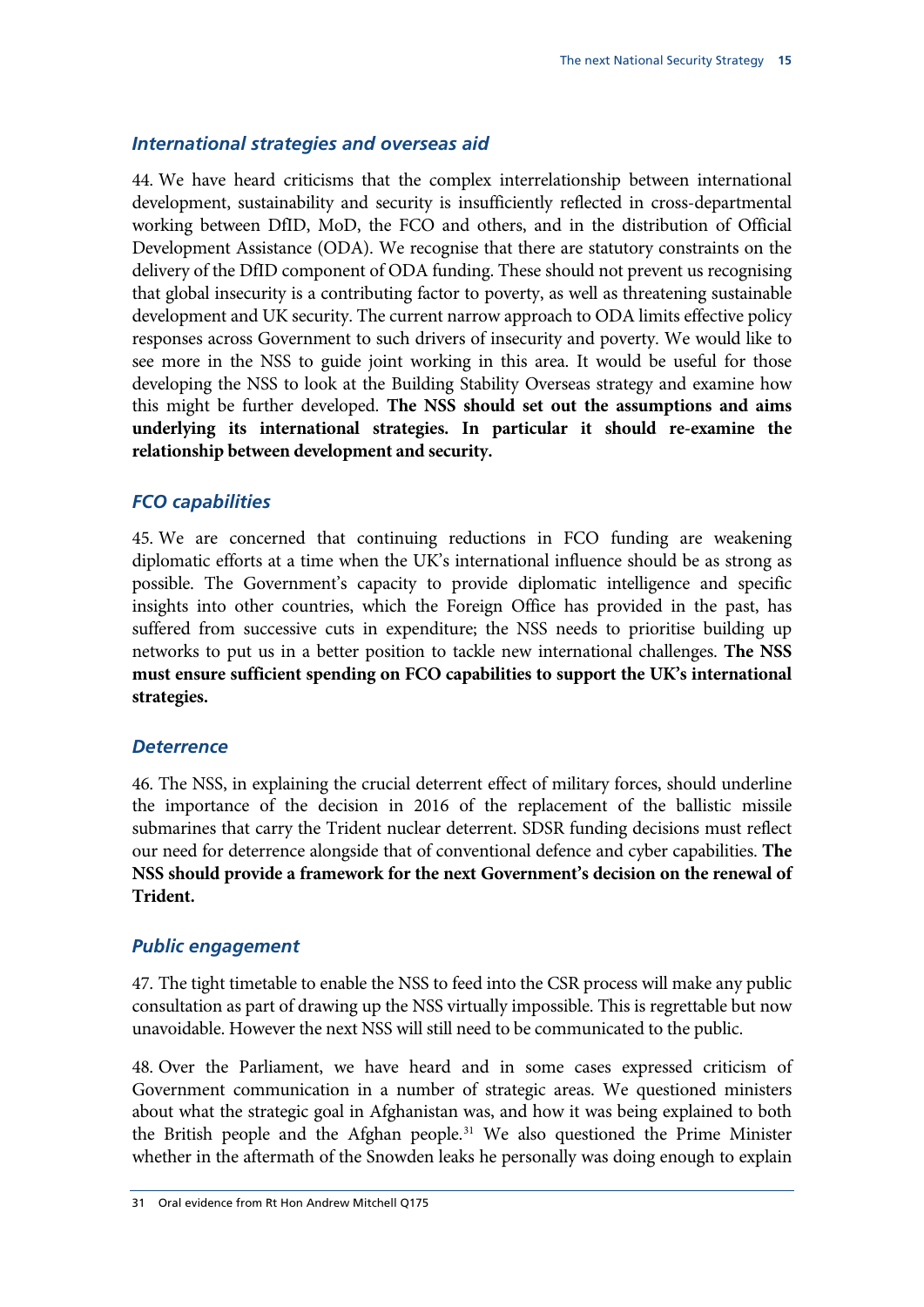to the public the work that the intelligence agencies were doing, and why they need the powers that they have. He said that as the minister responsible "I need to try to explain what they do and I have done some of that".<sup>[32](#page-16-0)</sup>

49. While the public's support for our armed forces is apparent on Remembrance Day and in fundraising for armed forces charities, the general population is seemingly increasingly reluctant to deploy our armed forces overseas, particularly ground forces, in circumstances where they perceive that objectives are unclear. We note the conclusions by the Defence Committee in its Report *Towards the next Defence and Security Review: Part One* that a proactive communications strategy is necessary to garner public support for defence, and that the lack of public understanding of the armed forces could pose a strategic threat to the armed forces themselves.<sup>[33](#page-16-1)</sup> It is clear, and understandable, that the public expect to be informed about the reasons for entering into conflict. We also note with interest that politicians of various parties invoked public opinion as reasons for military decisions on Syria and Libya, occasions where two different options were chosen, which raises questions about a genuine link between public opinion and political thinking. **Public opinion is a strategic consideration.** 

50. We recognise that there is a complex relationship between Government, politicians, and the public, in which ministers seek to lead, but at the same time follow the public. **We think the Government is currently too passive when it comes to leading the public debate on security issues.** 

51. The Government must be proactive in getting the public behind the national security strategy, including the politically unpopular parts of it. This does not mean that the document itself needs to be widely read, but the principles on which this country bases its national security should be understood and supported. In a democracy, if the Government does not have sufficient support for the measures that it needs to take to keep the country safe,—whether spending or deployments—there is a danger that they will not happen. **The Government should be prepared to do what it takes to get the public behind the measures that are needed to keep this country safe.**

52. As we have already mentioned in paragraph 32 there are issues that the NSS should cover that cannot be published. Indeed it is often the most important decisions that cannot be announced publicly. These can be the UK's weaknesses, plans for potential conflicts, or concerns about friends and allies that it would be undiplomatic to make public. When the NSS was first published we wondered whether there was a classified version or annex or related papers. We now understand that (with the exception of the National Security Risk Assessment) there is not. **The National Security Strategy should not be limited to what can be published. A serious and comprehensive strategy should address sensitive issues. A classified version of the NSS would be appropriate, given the importance of ensuring that all those across Government working on security policy need to know exactly what the Government's strategy is. We would also expect to be invited to scrutinise any such document on a confidential basis.**

<span id="page-16-0"></span><sup>32</sup> Oral evidence from the Prime Minister Q25

<span id="page-16-1"></span><sup>33</sup> House of Commons Defence Committee *Towards the next Defence and Security Review: Part One,* Seventh Report of Session 2013–14 HC 197, paras 24 and 89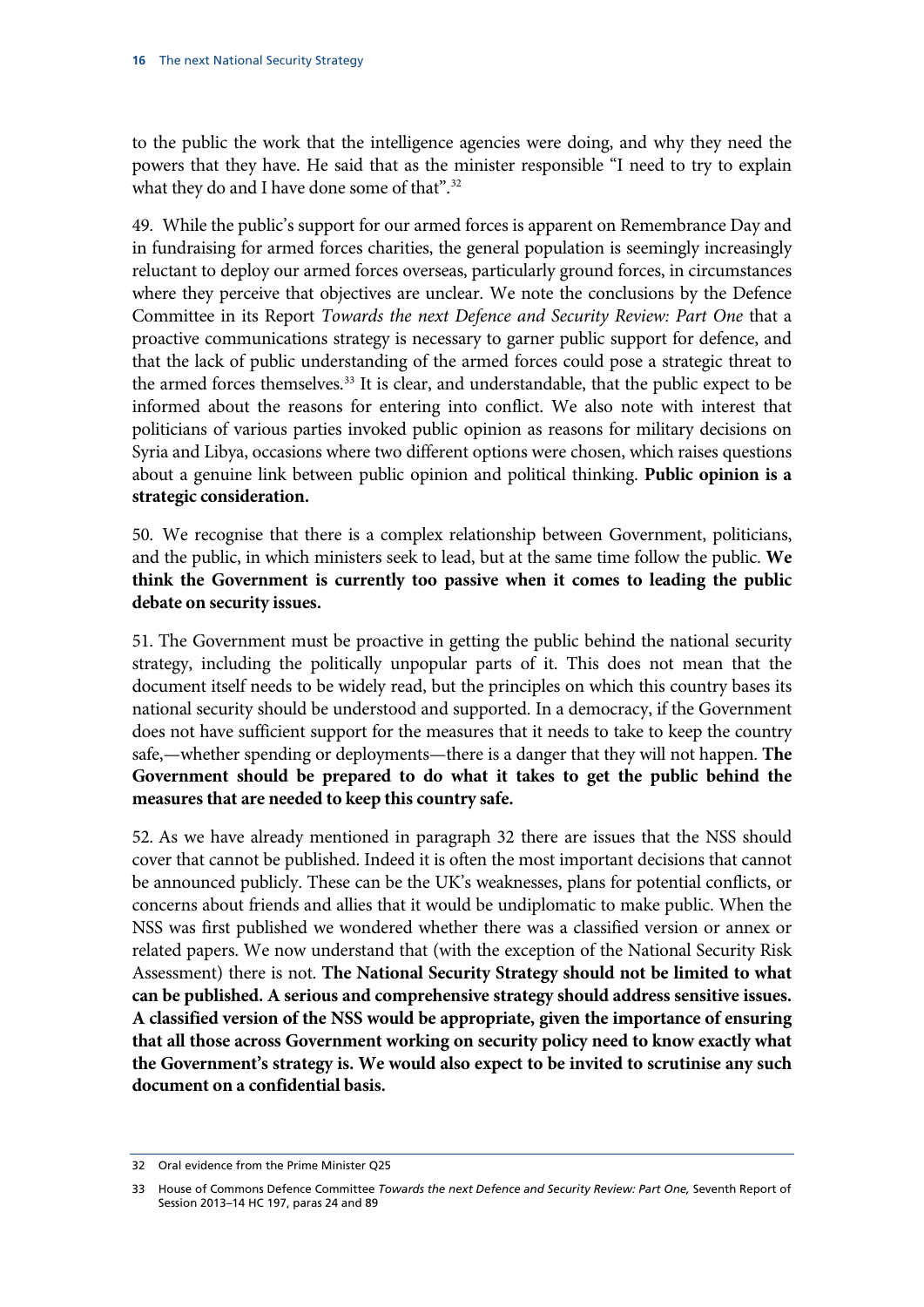#### *National Security Council*

53. In every Report, we have expressed concerns about the working of the National Security Council. We heard from the Prime Minister that he views it as an important part of security machinery, with the capacity to bring together parts of Government to discuss security. The Institute for Government has recently produced an extremely useful report on the National Security Council, and we note that it states that the NSC has delivered positive results in strengthening cross-Government working in some areas.<sup>[34](#page-17-0)</sup>

54. During this Parliament, the Cabinet Office agreed to share the NSC's agendas with us; this has enabled us to make some assessment of the work it does. However, we are not able to scrutinise the NSC effectively with the limited information this provides to us. From what we know, it seems to us that it is mostly a reactive body, rather than a strategic one, which seems to us to be a lost opportunity. We recognise there is a reluctance to release Cabinet Committee papers, but see no reason why we should not receive regular confidential oral briefings on the work of the Council. **We urge the Government to provide us with oral briefings about the work of the NSC during the next Parliament.**

55. At its outset, the NSC met weekly. We have expressed our concern more than once at the lack of regular NSC meetings; we see no reason why it only meets when the House is sitting, particularly given the summer recess, during which world events often need the Government's consideration. We note that the NSC (Officials) group *does* meet weekly.[35](#page-17-1) In our view the NSC should meet regularly regardless of the Parliamentary timetable, even if not weekly, as it is not satisfactory for the NSC to go so long without meeting at all in August and September/October. **The NSC should meet more regularly but not necessarily more often, to ensure that it has opportunity to consider all the issues in its strategic remit.** 

56. The NSS identifies Priority Risks in three tiers.<sup>[36](#page-17-2)</sup> We have seen no evidence that all of these risks have been looked at by the NSC, except when issues that fall into the risk categories are current. It would be good if the NSC discussed each of these risks at least once during the Parliament, and also looked at the new National Security Risk Assessment. This would help the Government assess what was happening at a strategic level to mitigate and plan for these risks. **Each of the Priority Risks in the NSS should be on the NSC agenda at least once in a Parliament.**

#### *Our future work*

57. We look forward to seeing how the Government's work in preparing for the next NSS progresses. We have made a number of recommendations in our Reports this Parliament, and we look to the Government to make use of our ideas. We believe there is value in this Committee continuing to work in the next Parliament.

<span id="page-17-0"></span><sup>34</sup> *The National Security Council: National Security at the centre of government*, Institute for Government, p4

<span id="page-17-2"></span><span id="page-17-1"></span><sup>35</sup> Evidence from the Cabinet Office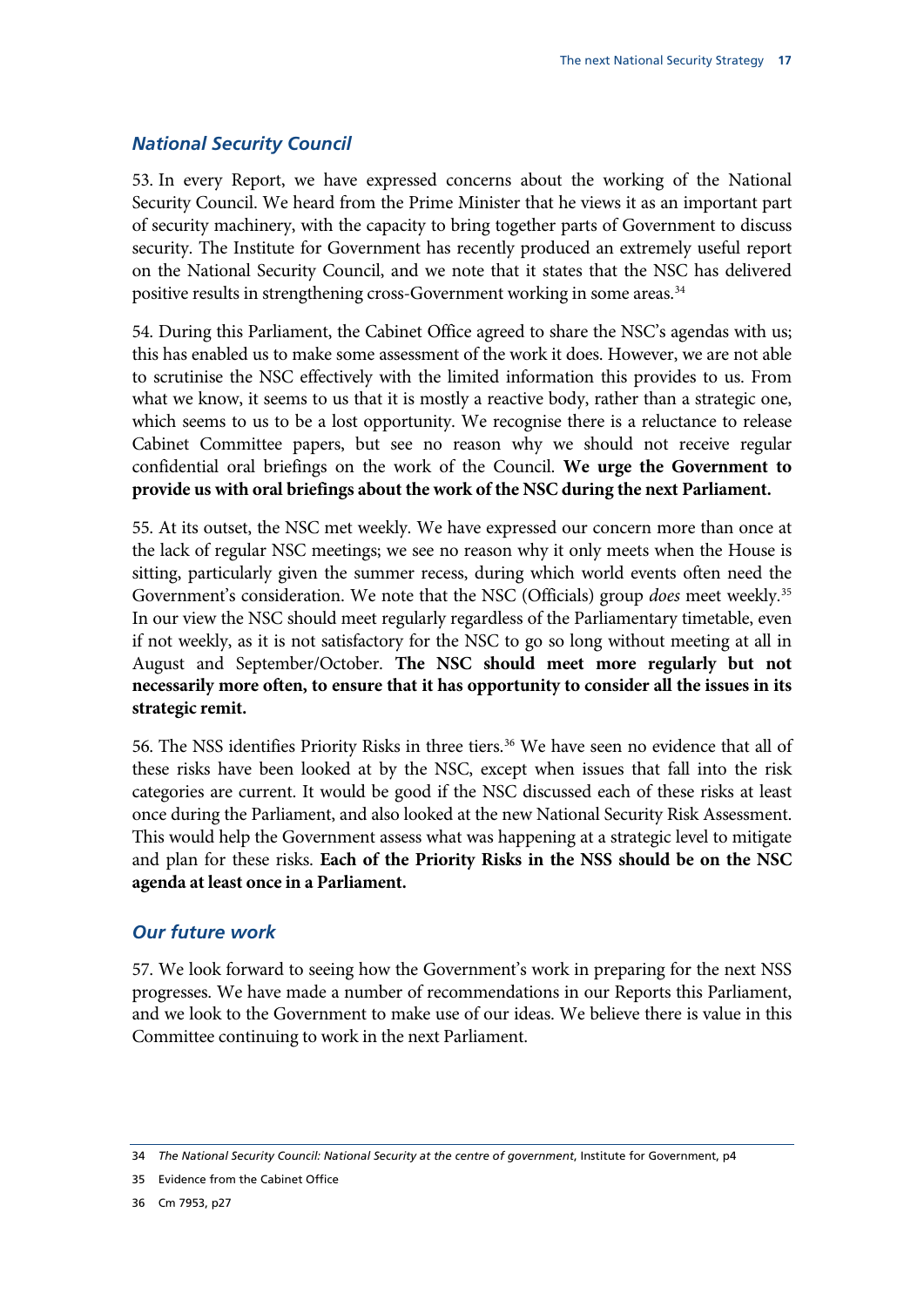58. After the 2010 election, this Committee was not set up until December, and was unable to meet before January 2011. **We urge the Government to support the speedy appointment of the Joint Committee after the next election.**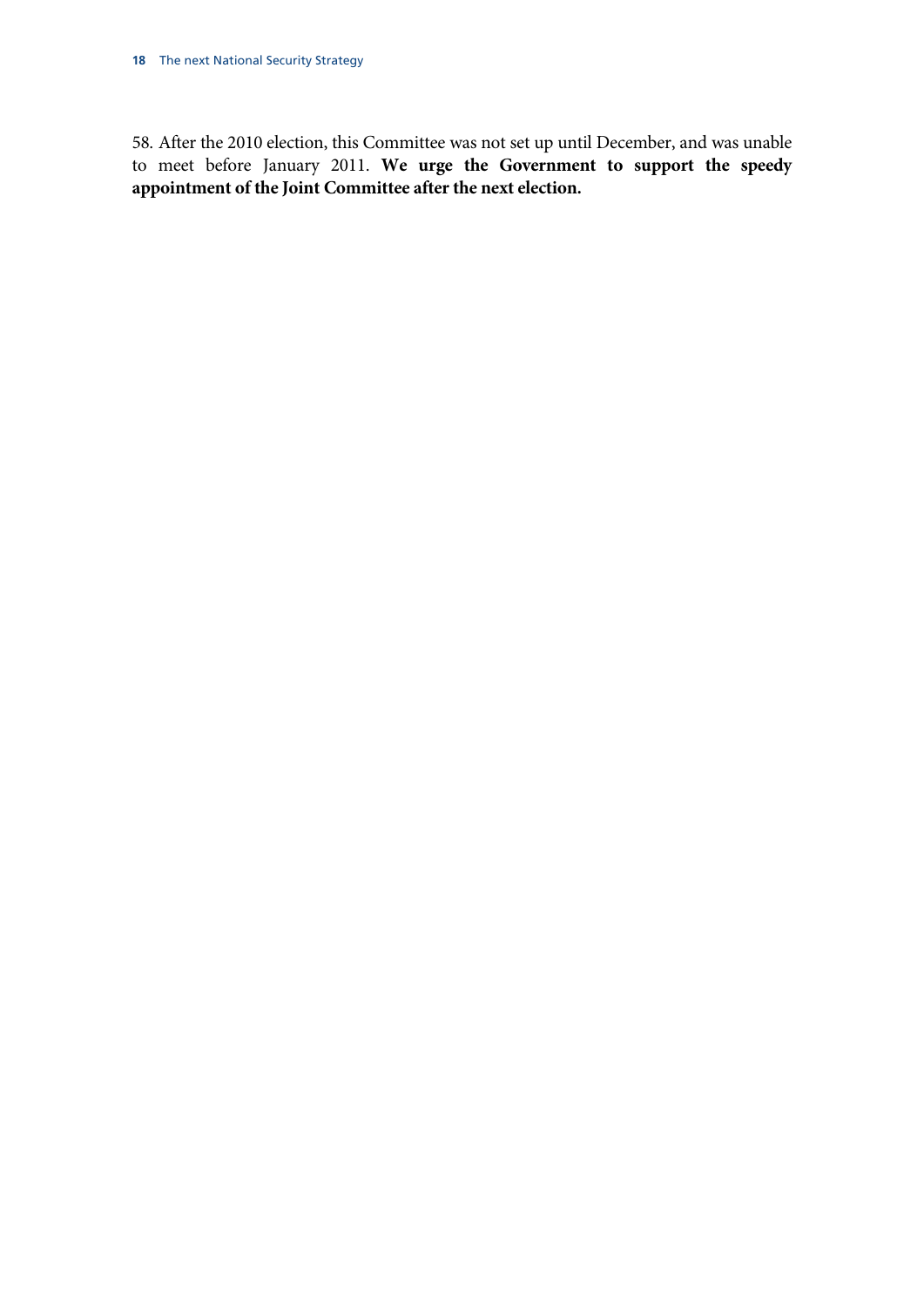# Conclusions and recommendations

- 1. Threats have changed over the last Parliament and the new NSS will need to address them. It may even be the case that existential threats become of greater importance over the next five years. The NSS must engage with this possibility. (Paragrap[h 19\)](#page-9-5)
- 2. We regret that we are in much the same position as in 2010, and that the 2015 NSS, along with the SDSR and CSR, is likely to be prepared too quickly. (Paragraph [22\)](#page-9-6)
- 3. We are disappointed that the current Government has not undertaken more preparatory expert consultation for the next NSS: it has missed a valuable opportunity to prepare the NSS over a reasonable period of time, and to involve Parliament, the public and outside experts in its work. Leaving so much to be done until after the General Election will mean an unnecessary rush which can only damage the quality of the strategy. (Paragraph 24)
- 4. The Government must ensure that the thinking behind the priorities of the next NSS are identified and communicated within Government in time to inform and drive CSR security allocations. (Paragraph 25)
- 5. The rapidly changing world demonstrates the need for a thorough revisit of the NSS even if fundamental assumptions remain the same. (Paragraph 26)
- 6. Witnesses who submitted evidence commented that they were concerned at the lack of 'strategy' in the NSS. We believe the National Security Strategy needs to be more strategic. (Paragraph 28)
- 7. We recommend that the scope of the next NSS be wide, encompassing resilience, deterrence and defence; and also emerging risks, such as pandemics and climate change, which threaten international order. (Paragraph 29)
- 8. The next NSS should set clear objectives for the UK's future place in the world and geopolitical priorities, and inform the SDSR's assessment of the means required to achieve them. (Paragraph 30)
- 9. The thinking that goes into developing the next NSS, and the creation of a clear cross-Government strategy should provide a framework within which Government can produce clear contingency plans for internal use if and when required. (Paragraph 31)
- 10. We urge the Government to make clearer statements on its geopolitical priorities as part of the next NSS, and to agree sub-strategies for key regions so that Government priorities are consistently applied in all departments. (Paragraph 32)
- 11. The NSS cannot cover every topic or region of the world in any detail. Instead the NSS should be a framework setting out the broad principles, with the details set out in other strategy documents to be published later. The NSC should have a role in coordinating the various Government strategies touching on security. The NSS development process must include a stock take of the current strategies. (Paragraph 37)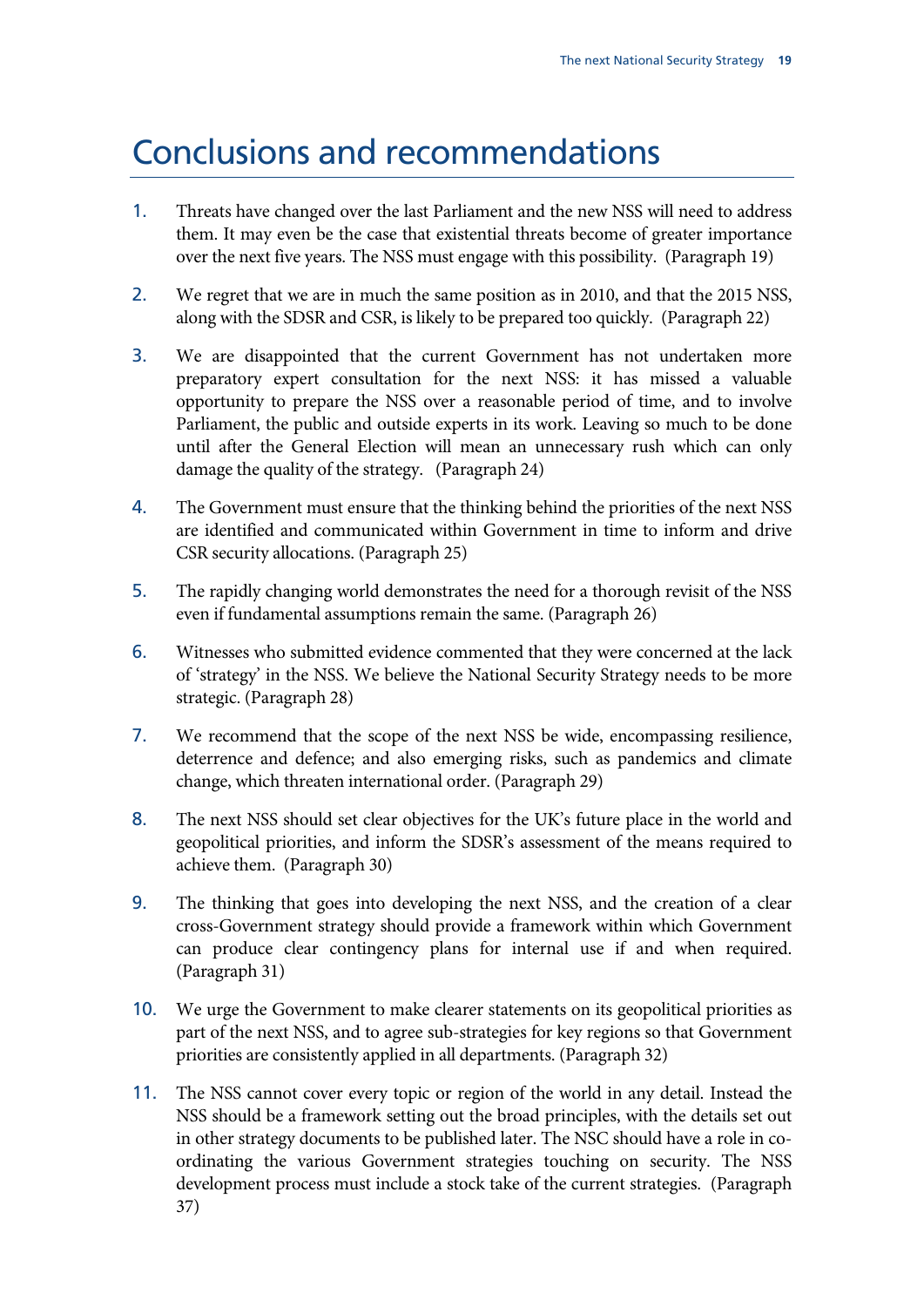- 12. We would like to see the Government clearly set out its resource priorities alongside its risk assessments. We do not want to see a repeat of the situation in which the NSS set out priority risks with no link to funding decisions. (Paragraph 40)
- 13. As part of the next NSS, the Government should look at how spending in securityrelated areas is likely to have to change over the next 20 years. We would not want to pre-empt the findings of such an exercise, but we believe it would be highly informative. (Paragraph 41)
- 14. At a time of restricted Government spending, 'soft' power may be an opportunity to examine ways of extending a positive UK influence around the world at minimal cost. This must not be at the expense of ensuring that we have sufficient 'hard' power behind it to fulfil our strategic aims. The next NSS should contain clear guidance on the Government's thinking on the development and interpretation of 'soft' power in its work abroad. (Paragraph 43)
- 15. The NSS should set out the assumptions and aims underlying its international strategies. In particular it should re-examine the relationship between development and security. (Paragraph 44)
- 16. The NSS must ensure sufficient spending on FCO capabilities to support the UK's international strategies. (Paragraph 45)
- 17. The NSS should provide a framework for the next Government's decision on the renewal of Trident. (Paragraph 46)
- 18. Public opinion is a strategic consideration. (Paragraph 49)
- 19. We think the Government is currently too passive when it comes to leading the public debate on security issues. (Paragraph 50)
- 20. The Government should be prepared to do what it takes to get the public behind the measures that are needed to keep this country safe. (Paragraph 51)
- 21. The National Security Strategy should not be limited to what can be published. A serious and comprehensive strategy should address sensitive issues. A classified version of the NSS would be appropriate, given the importance of ensuring that all those across Government working on security policy need to know exactly what the Government's strategy is. We would also expect to be invited to scrutinise any such document on a confidential basis. (Paragraph 52)
- 22. We urge the Government to provide us with oral briefings about the work of the NSC during the next Parliament. (Paragraph 54)
- 23. The NSC should meet more regularly but not necessarily more often, to ensure that it has opportunity to consider all the issues in its strategic remit. (Paragraph 55)
- 24. Each of the Priority Risks in the NSS should be on the NSC agenda at least once in a Parliament. (Paragraph 56)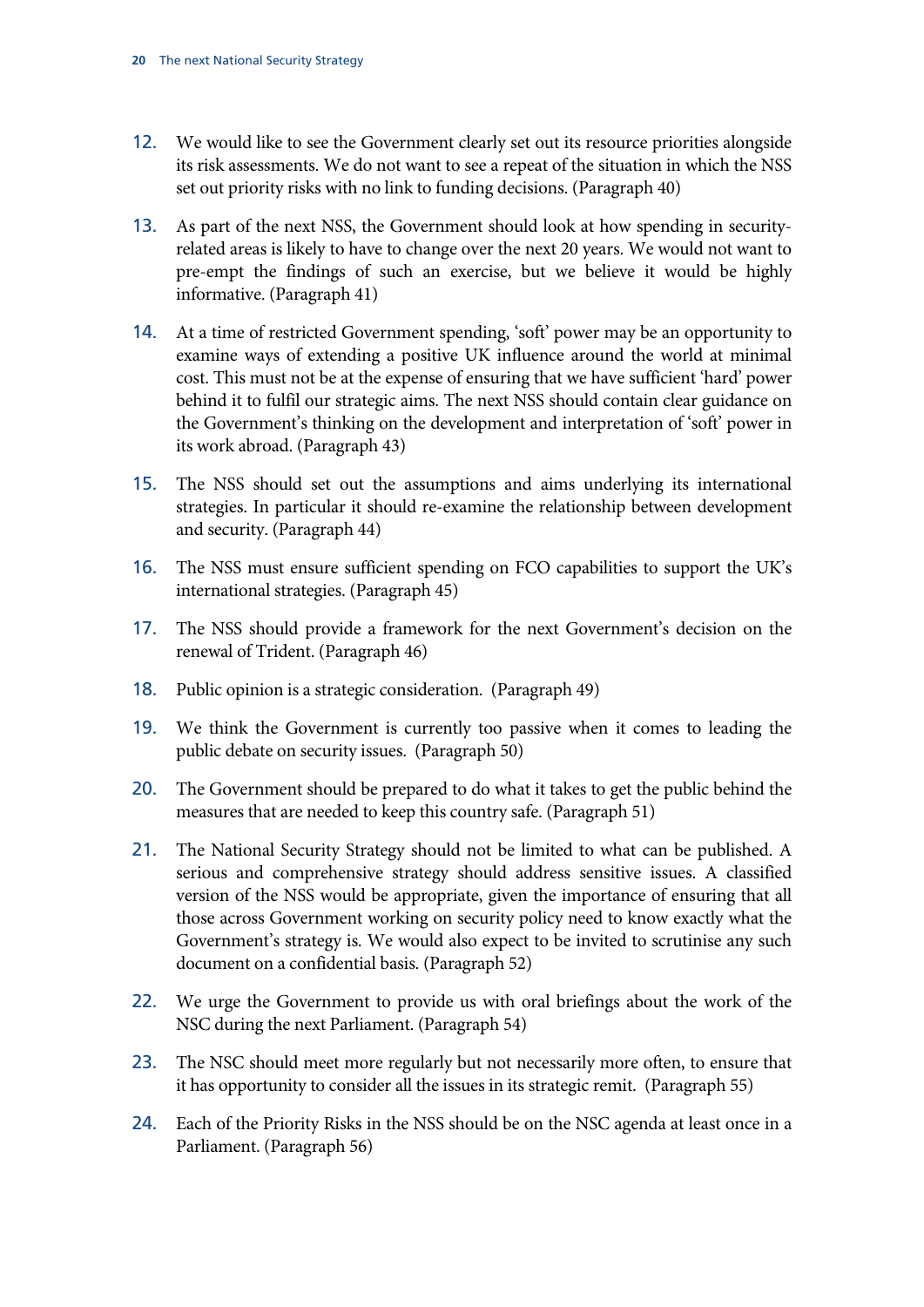25. We urge the Government to support the speedy appointment of the Joint Committee after the next election. (Paragraph 58)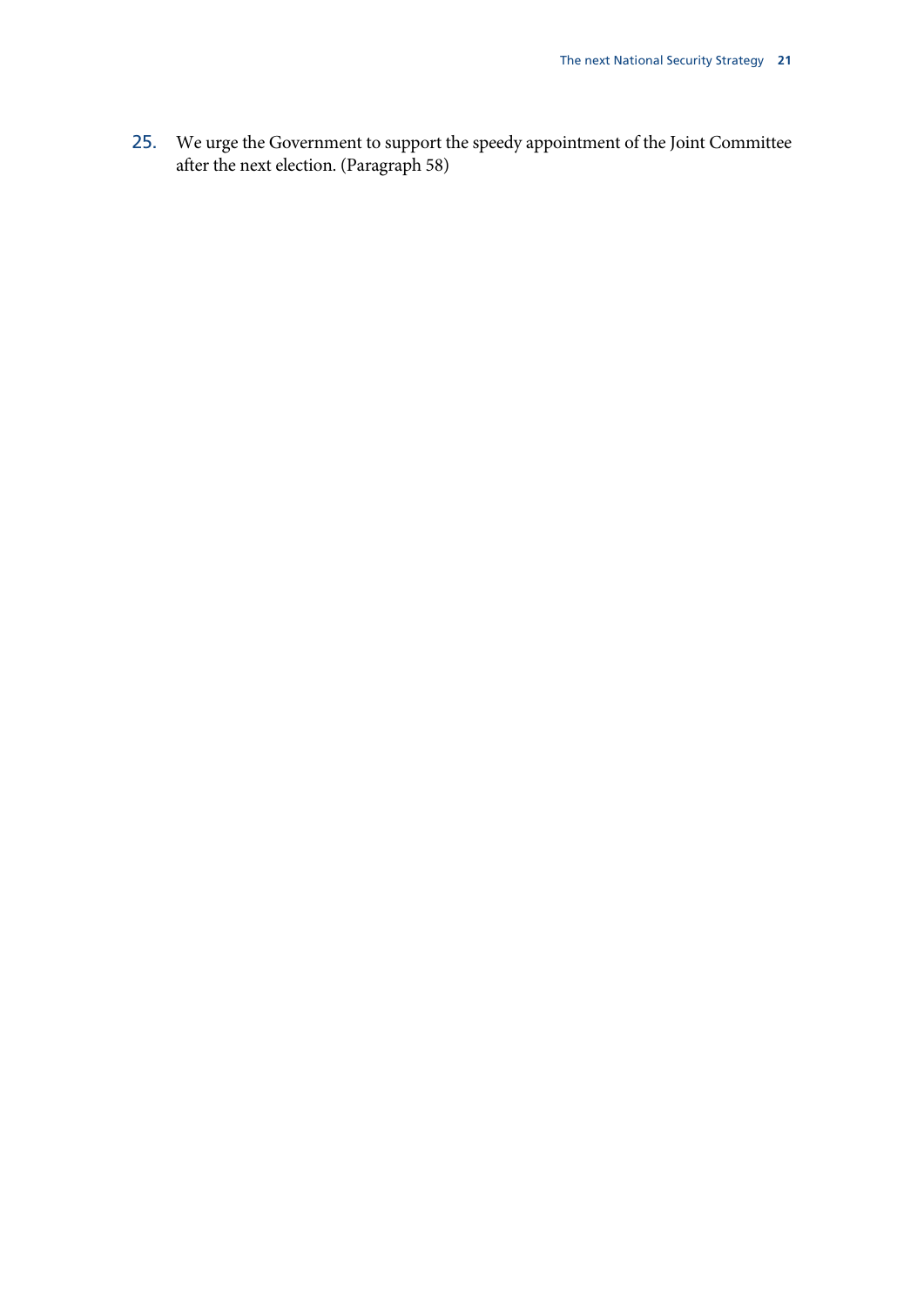# Formal Minutes

#### **Monday 9 February 2015**

Members present:

Margaret Beckett, in the Chair

Lord Boateng Lord Clark of Windermere Baroness Falkner of Margravine Lord MacGregor of Pulham Market Lord Mitchell Baroness Neville-Jones Lord Ramsbotham Lord West of Spithead

Sir Alan Beith Paul Murphy Mark Pritchard

Draft Report *The next National Security Strategy*, proposed by the Chair, brought up and considered.

*Ordered*, That the draft Report be considered, paragraph by paragraph.

Paragraphs 1 to 58 agreed to.

Summary agreed to.

*Resolved*, That the Report be the First Report of the Committee.

*Ordered*, That the Chair make the Report to the House of Commons and that the Report be made to the House of Lords.

*Ordered*, That embargoed copies of the Report be made available, in accordance with the provisions of House of Commons Standing Order No. 134.

[Adjourned till Monday 16 March 2015 at 4.00 pm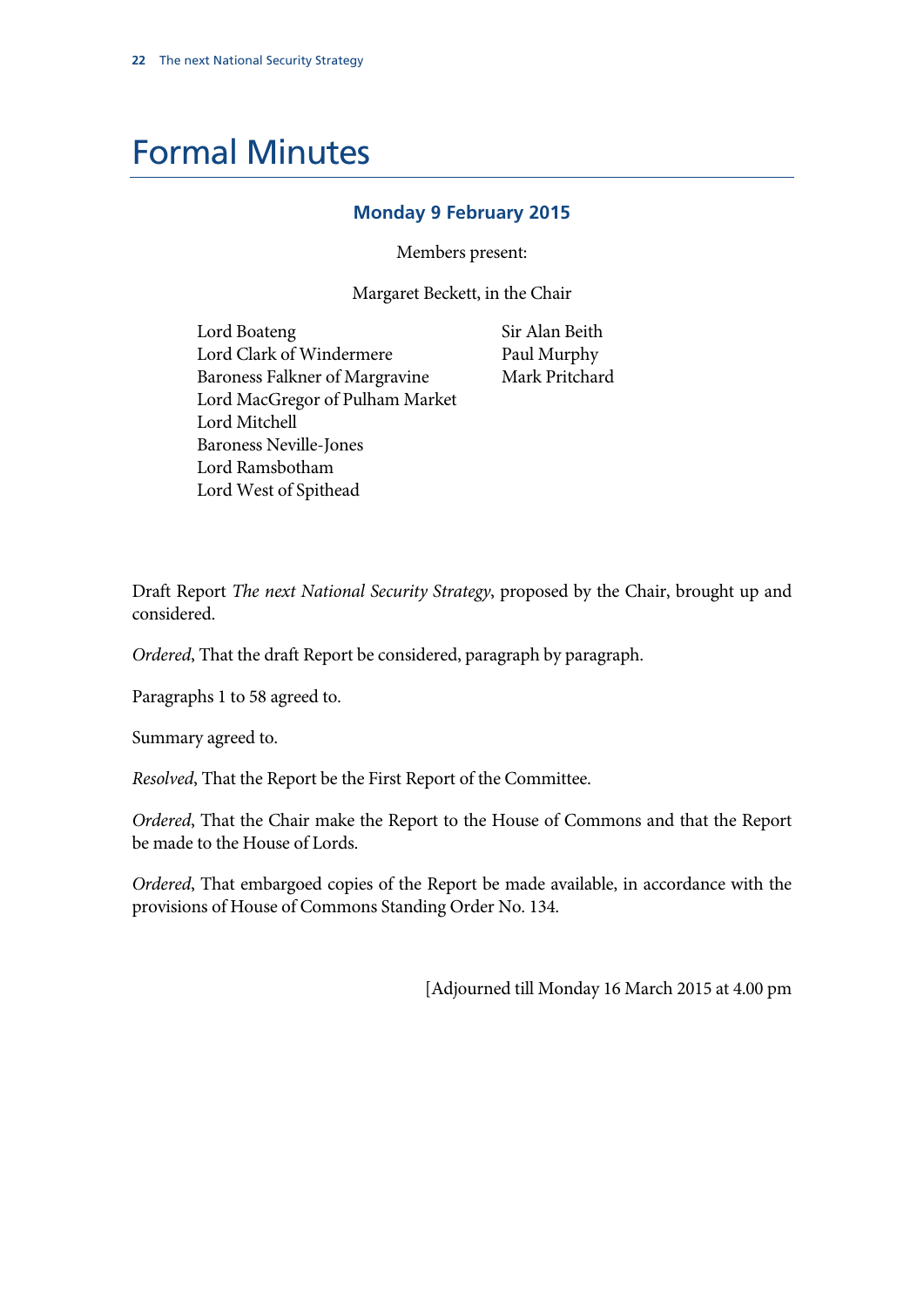# List of written evidence

(published on the Committee's website as The next National Security Strategy)

- David L Bowen
- Population Matters
- DefenceSynergia
- Global Sustainability Institute, Anglia Ruskin University
- Dr Daniel Stevens, University of Exeter, and Dr Nick Vaughan-Williams, University of Warwick
- Foundation for Information Policy Research
- Scientists for Global Responsibility
- Dr Tim Oliver, Department of Defence and International Affairs, Royal Military Academy Sandhurst
- Campaign Against Arms Trade
- Campaign for Nuclear Disarmament
- Conciliation Resources
- Oxford Research Group
- Transparency International UK, International Defence and Security Programme
- 14 Dr Rory Cormac, University of Nottingham
- Dr Victor Madeira, Institute for Statecraft
- James Flint
- Professor Andrew M Dorman, Centre for British Defence and Security Studies, King's College London
- Dr Jamie Gaskarth, Plymouth University
- Saferworld
- 20 Institute for Conflict, Co-operation and Security, University of Birmingham
- Dr David Blagden, Adrian Research Fellow in International Politics, Darwin College, University of Cambridge
- The Cabinet Office